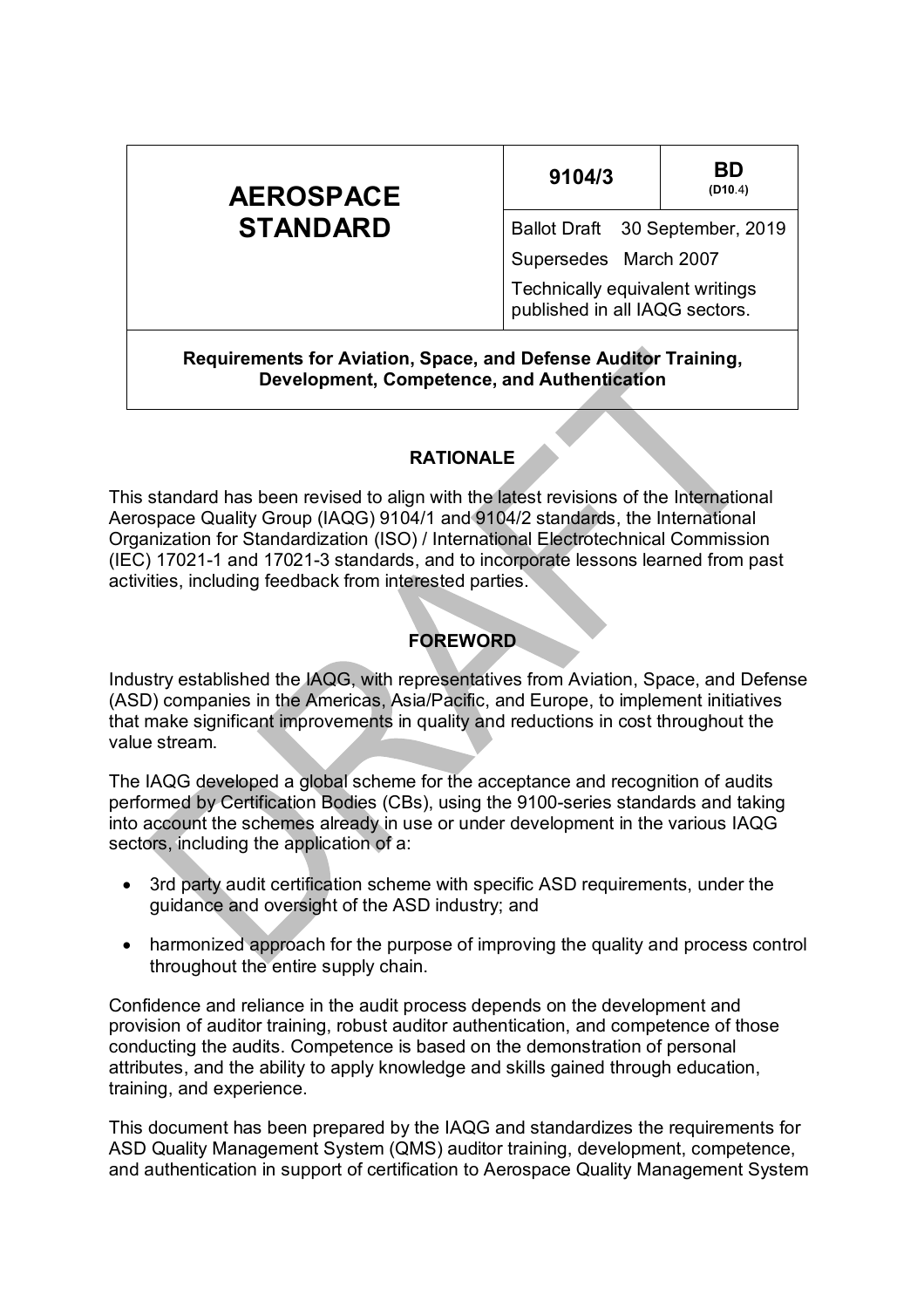(AQMS) standards. This document supplements existing international standards for competency requirements.

In this standard, the following terms are used:

- "shall" indicates a requirement;
- "should" indicates a recommendation;
- "may" indicates a permission; and
- "can" indicates a possibility or capability.

Words "example" or "e.g." indicate suggestions given for guidance. Information marked "NOTE" is for guidance in understanding or clarifying the associated requirement.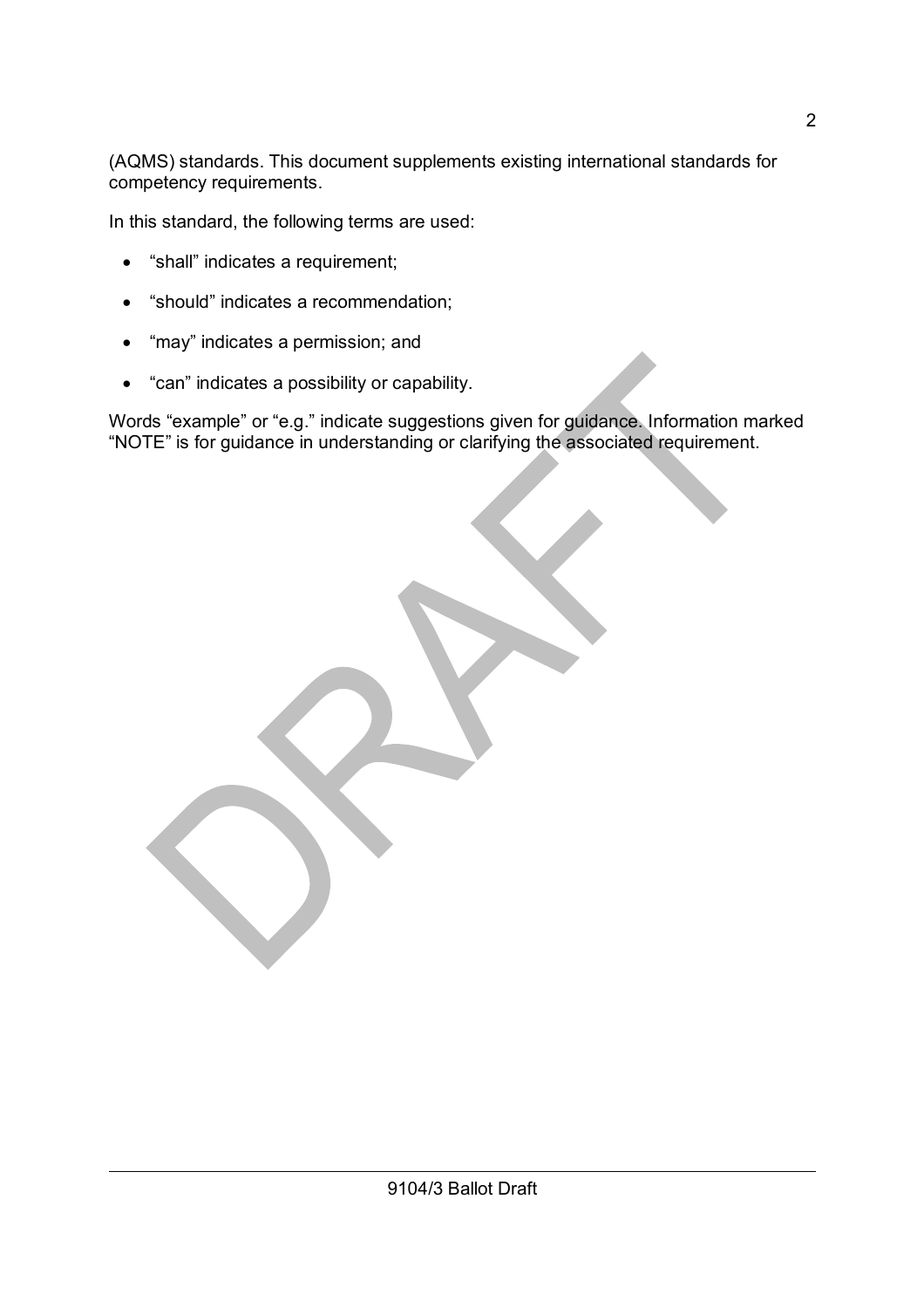# **TABLE OF CONTENTS**

| 1.                                            |                                                                |  |
|-----------------------------------------------|----------------------------------------------------------------|--|
| 2.                                            |                                                                |  |
| 3.                                            |                                                                |  |
| 4.<br>4.1<br>4.2<br>4.3                       |                                                                |  |
| 4.4<br>5.                                     | AUDITOR INITIAL AUTHENTICATION <b>Manufacture Community</b> 10 |  |
| 6.                                            |                                                                |  |
| 7.                                            |                                                                |  |
| 8.                                            | AUDITOR PERFORMANCE MONITORING AND MANAGEMENT 13               |  |
| 8.1<br>8.2<br>8.3<br>8.4                      |                                                                |  |
|                                               |                                                                |  |
| 9.                                            | REQUIREMENTS FOR AUDITOR AUTHENTICATION BODIES  17             |  |
| 9.1<br>9.2<br>9.3<br>9.4<br>9.5<br>9.6<br>9.7 |                                                                |  |
| 10.                                           | <b>REQUIREMENTS FOR TRAINING PROVIDER APPROVAL BODIES  22</b>  |  |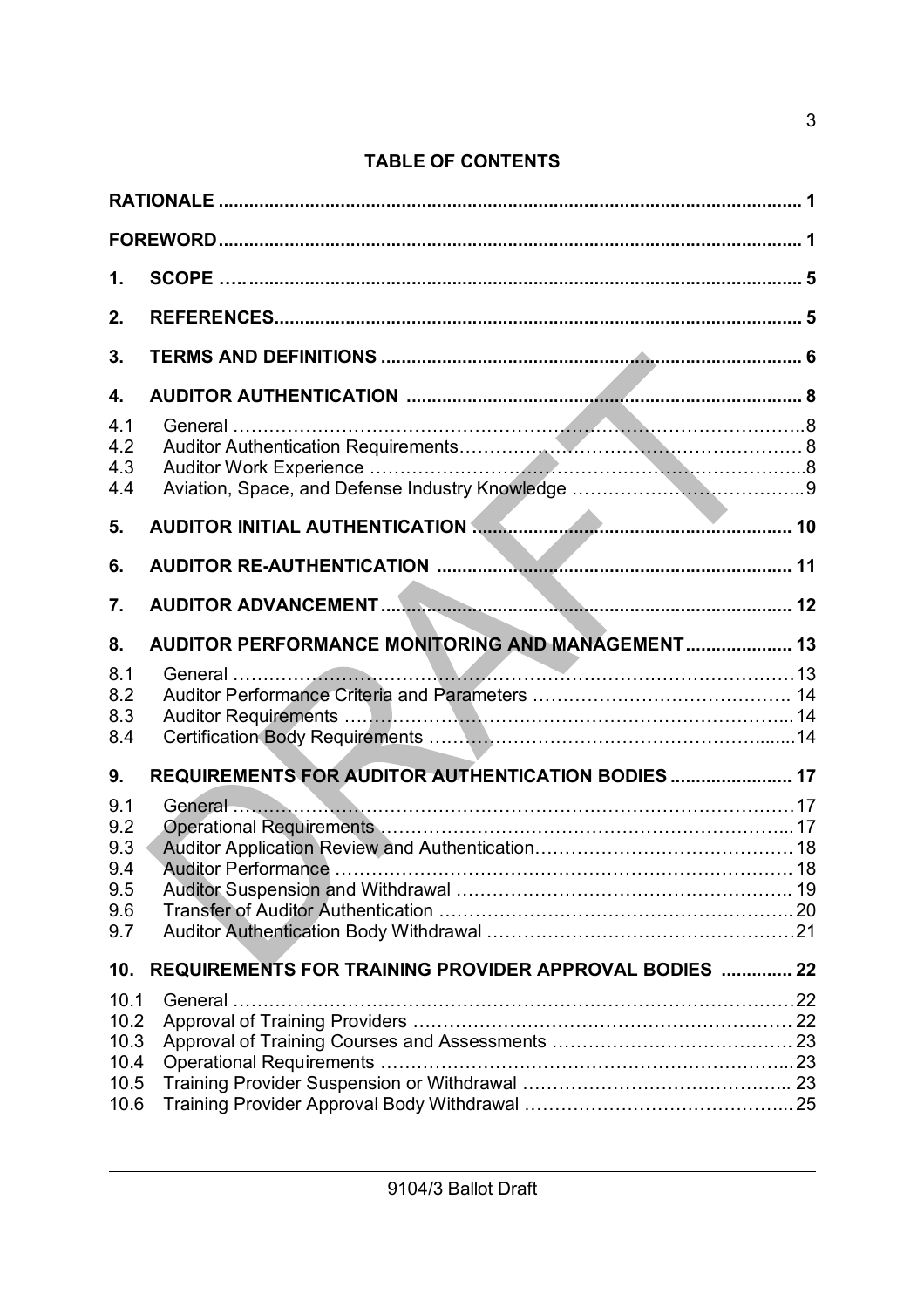| 12. REQUIREMENTS FOR TRAINING COURSES AND ASSESSMENTS  27                                                       |  |
|-----------------------------------------------------------------------------------------------------------------|--|
|                                                                                                                 |  |
| the contract of the contract of the contract of the contract of the contract of the contract of the contract of |  |

# **APPENDICES**

| APPENDIX A |  |  |  |  |  |
|------------|--|--|--|--|--|
|------------|--|--|--|--|--|

# **TABLES**

| <b>AQMS AUDITOR AUTHENTICATION REQUIREMENTS 11</b>    |
|-------------------------------------------------------|
| <b>AQMS AUDITOR RE-AUTHENTICATION REQUIREMENTS 12</b> |
| <b>AQMS AUDITOR ADVANCEMENT REQUIREMENTS 13</b>       |
| <b>AUDITOR PERFORMANCE MONITORING ACTIVITY 15</b>     |
|                                                       |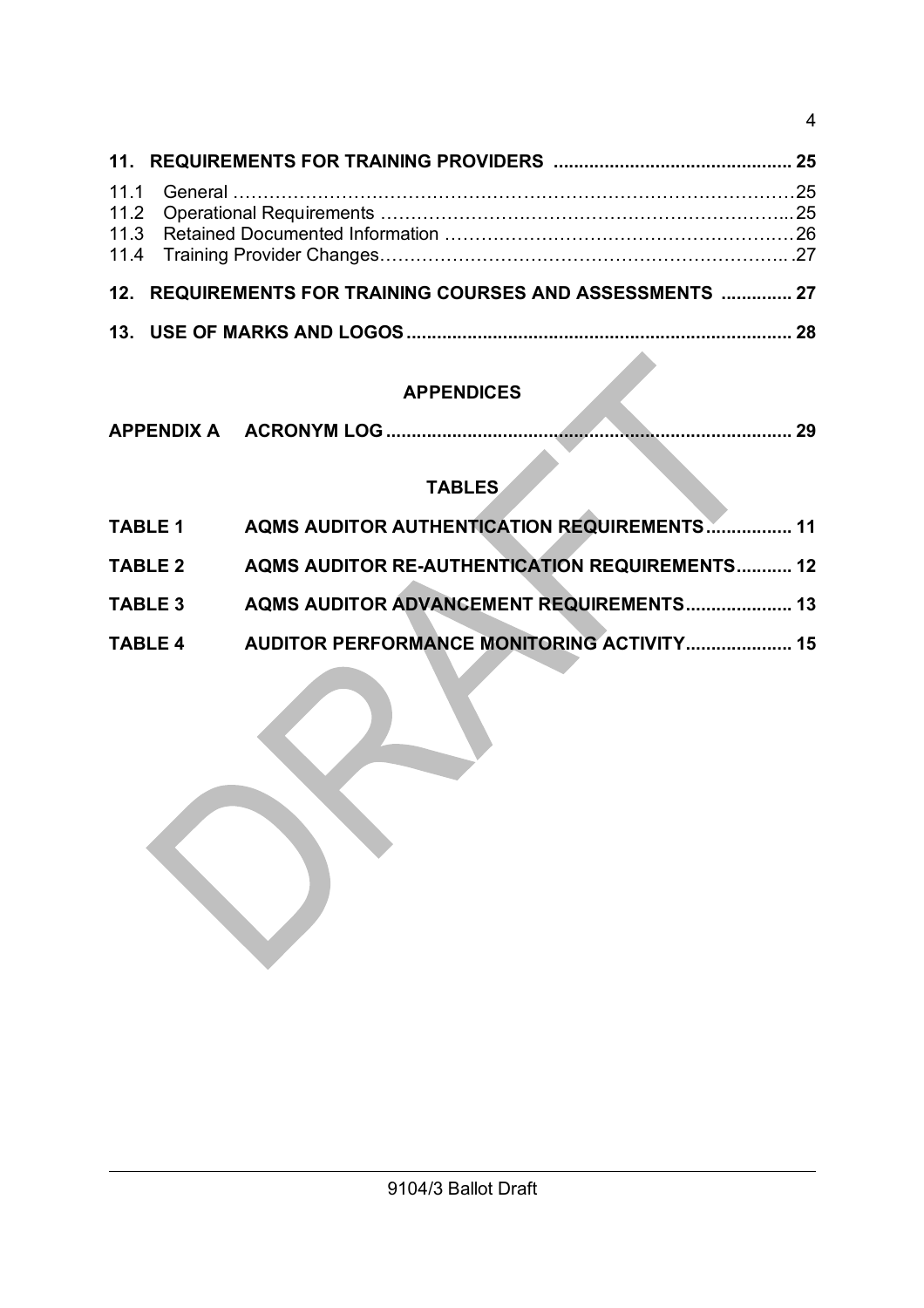# **1. SCOPE**

This document defines the minimum requirements for auditors, CBs, Auditor Authentication Bodies (AABs), Training Provider Approval Bodies (TPABs), and Training Providers (TPs) who participate in the IAQG Industry Controlled Other Party (ICOP) scheme. The requirements in this standard supplement those defined within the 9104/1, 9104/2, ISO/IEC 17021-1, and ISO/IEC 17021-3 standards.

Data protection for the parties subject to this document and other relevant requirements of the ICOP scheme are managed via bi-lateral contracts between the joint controllers of the data.

### **2. REFERENCES**

The following referenced documents are indispensable for the application of this document. For dated references, only the edition cited applies. For undated references, the latest edition of the referenced document (including any amendments or resolutions) applies. When a conflict in requirements between this document and the referenced standards exist, the requirements of this document shall take precedence.

| 9100*                  | Quality Management Systems - Requirements for Aviation, Space,<br>and Defense Organizations                                                                                                                                                                                                                                                                                                    |
|------------------------|------------------------------------------------------------------------------------------------------------------------------------------------------------------------------------------------------------------------------------------------------------------------------------------------------------------------------------------------------------------------------------------------|
| 9104/1*                | Requirements for Aviation, Space, and Defense Quality Management<br><b>System Certification Programs</b>                                                                                                                                                                                                                                                                                       |
| 9104/2*                | Requirements for Oversight of Aerospace Quality Management<br><b>Systems Registration/Certification Programs</b>                                                                                                                                                                                                                                                                               |
| 9110*                  | Quality Management Systems - Requirements for Aviation<br>Maintenance Organizations                                                                                                                                                                                                                                                                                                            |
| 9120*                  | Quality Management Systems – Requirements for Aviation, Space,<br>and Defense Distributors                                                                                                                                                                                                                                                                                                     |
|                        | * As developed under the auspice of the IAQG and published by various standards<br>bodies [e.g., AeroSpace and Defense Industries Association - Standardization (ASD-<br>STAN), SAE International, European Committee for Standardization (CEN), Japanese<br>Standards Association (JSA)/Society of Japanese Aerospace Companies (SJAC),<br>Brazilian Association for Technical Norms (ABNT)]. |
| <b>ISO 9000</b>        | Quality management systems - Fundamentals and vocabulary                                                                                                                                                                                                                                                                                                                                       |
| <b>ISO 9001</b>        | Quality management systems - Requirements                                                                                                                                                                                                                                                                                                                                                      |
| <b>ISO/IEC 17000</b>   | Conformity assessment - Vocabulary and general principles                                                                                                                                                                                                                                                                                                                                      |
| <b>ISO/IEC 17021-1</b> | Conformity assessment - Requirements for bodies providing audit<br>and certification of management systems - Part 1: Requirements                                                                                                                                                                                                                                                              |
|                        |                                                                                                                                                                                                                                                                                                                                                                                                |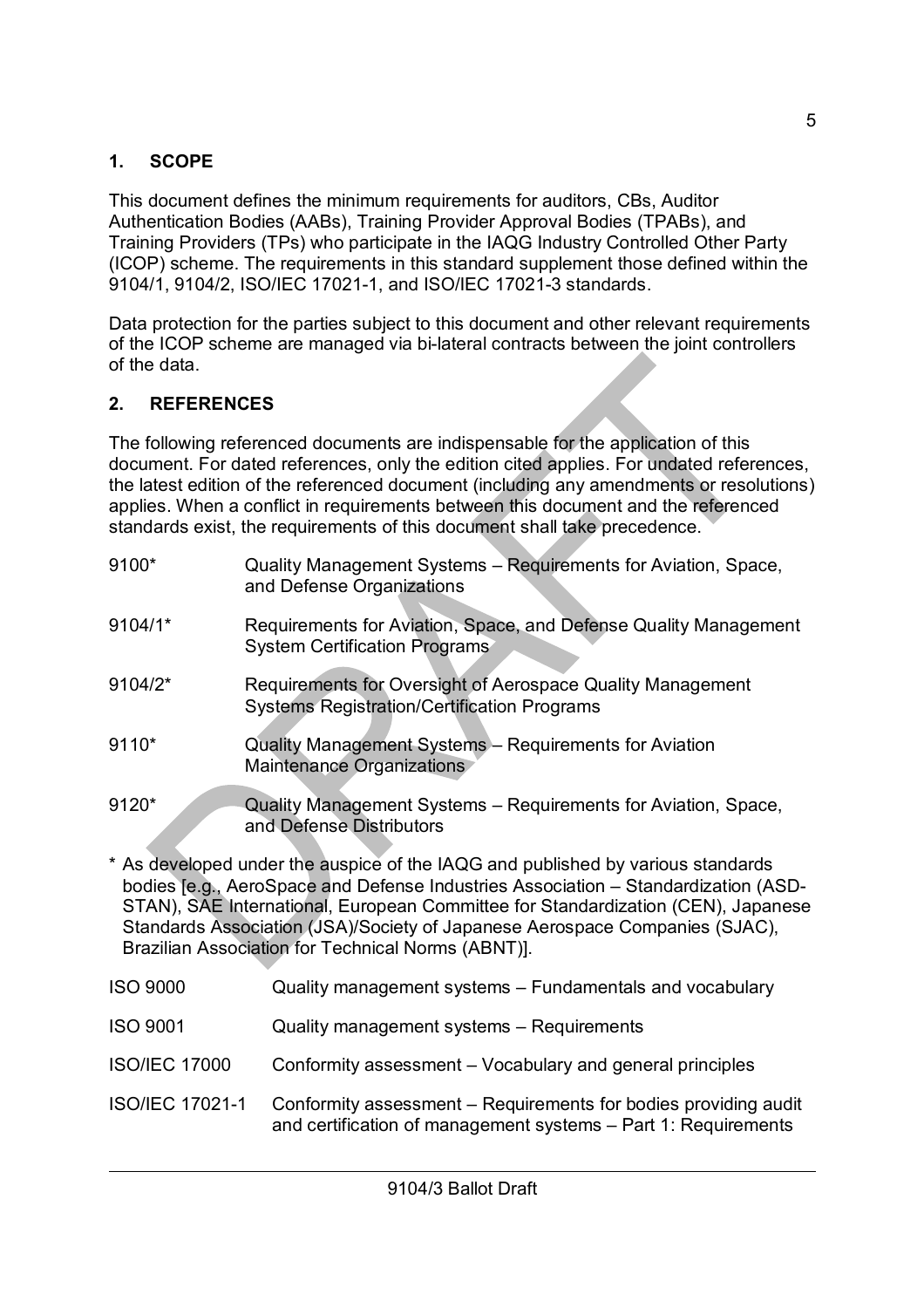- ISO/IEC 17021-3 Conformity assessment Requirements for bodies providing audit and certification of management systems – Part 3: Competence requirements for auditing and certification of quality management systems
- ISO/IEC 17024 Conformity assessment General requirements for bodies operating certification of persons

### **3. TERMS AND DEFINITIONS**

Definitions for general terms can be found in ISO 9000, ISO/IEC 17000, 9104-series standards, and the IAQG International Dictionary (located on the IAQG website). An acronym log for this document is presented in Appendix A. For the purpose of this standard, the following definitions apply:

3.1 Audit Experience

Experience gained and demonstrated by direct involvement in an audit as a team leader or team member conducting 2nd or 3rd QMS and AQMS party audits.

3.2 Auditor Authentication

The process and output from confirming an auditor's competence has met or exceeded the minimum requirements for an auditor, as defined in this standard.

3.3 Auditor Authentication Cycle

A period of three years from initial authentication or re-authentication.

3.4 Auditor Performance Management

Activity undertaken to monitor individual 3<sup>rd</sup> party auditor performance and establish improvement programs, as required, to maintain auditor authentication, based on the results of performance information gathered.

3.5 Authenticated Auditor (AA)

A person with the demonstrated competence (i.e., knowledge, skills, and personal attributes) to conduct an audit on ASD organizations that has been authenticated in accordance with the requirements of this standard.

3.6 Authenticated Experienced Auditor (AEA)

A person with the demonstrated competence (i.e., knowledge, skills, and personal attributes) to lead an audit on ASD organizations that has been authenticated in accordance with the requirements of this standard, together with appropriate recognized work experience and demonstrated knowledge in the ASD industry.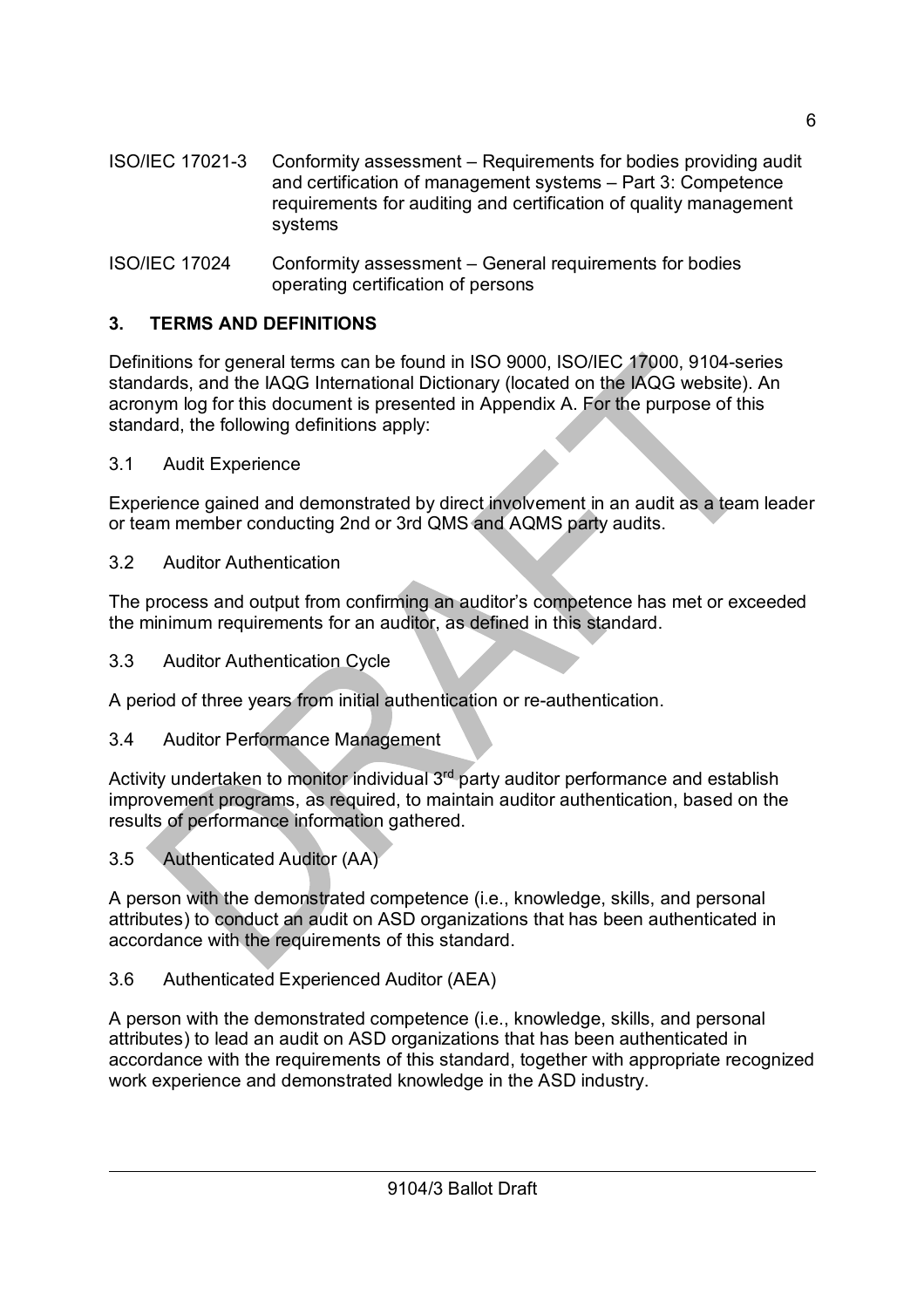3.7 Aviation, Space, and Defense (ASD) Lead Auditor Course

An interactive training course approved by a TPAB, that includes current 9100 standard requirements, the process approach as it applies to auditing an entire AQMS, and how to plan, conduct, report, follow-up, and close an AQMS audit.

# 3.8 Continual Professional Development (CPD)

The means by which professionals improve and broaden their knowledge and skills required to enhance individual capability. CPD includes relevant structured learning activities that focus on subjects and topics that are related to the audit profession, including emerging industry technologies and regulatory requirements.

# 3.9 Contractor

A person who undertakes work on behalf of an organization on a contract basis that is specified in a mutually binding agreement. This does not include individuals who provide expert advice professionally (i.e., consultancy).

3.10 International Aerospace Quality Group (IAQG) Sanctioned Requisites

Any activity mandated by the IAQG to support auditor authentication (e.g., training, assessment, evaluation).

# 3.11 Full System Audit

Direct involvement as a team leader or team member (as applicable) in a QMS (ISO 9001) or AQMS (9100, 9110, 9120) audit that covers all requirements of the respective standard, aligned to the certification scope of the audited organization.

3.12 Performance Improvement Plan (PIP)

The means to address performance improvement that includes a clear, structured set of actions and deliverables, together with timescales, in order to attain a specified level of performance.

# 3.13 Regulatory Aviation Maintenance Specific Training Course

An interactive training course (or a series of courses) approved by a civil/military aviation authority, conducted over a minimum two working days relating to aviation maintenance regulations.

# 3.14 Suspension

Temporary restriction(s) applied to authentication or approval activity due to the non-fulfillment of requirements.

# 3.15 Withdrawal

Cessation of authentication or approval due to the non-fulfilment of requirements.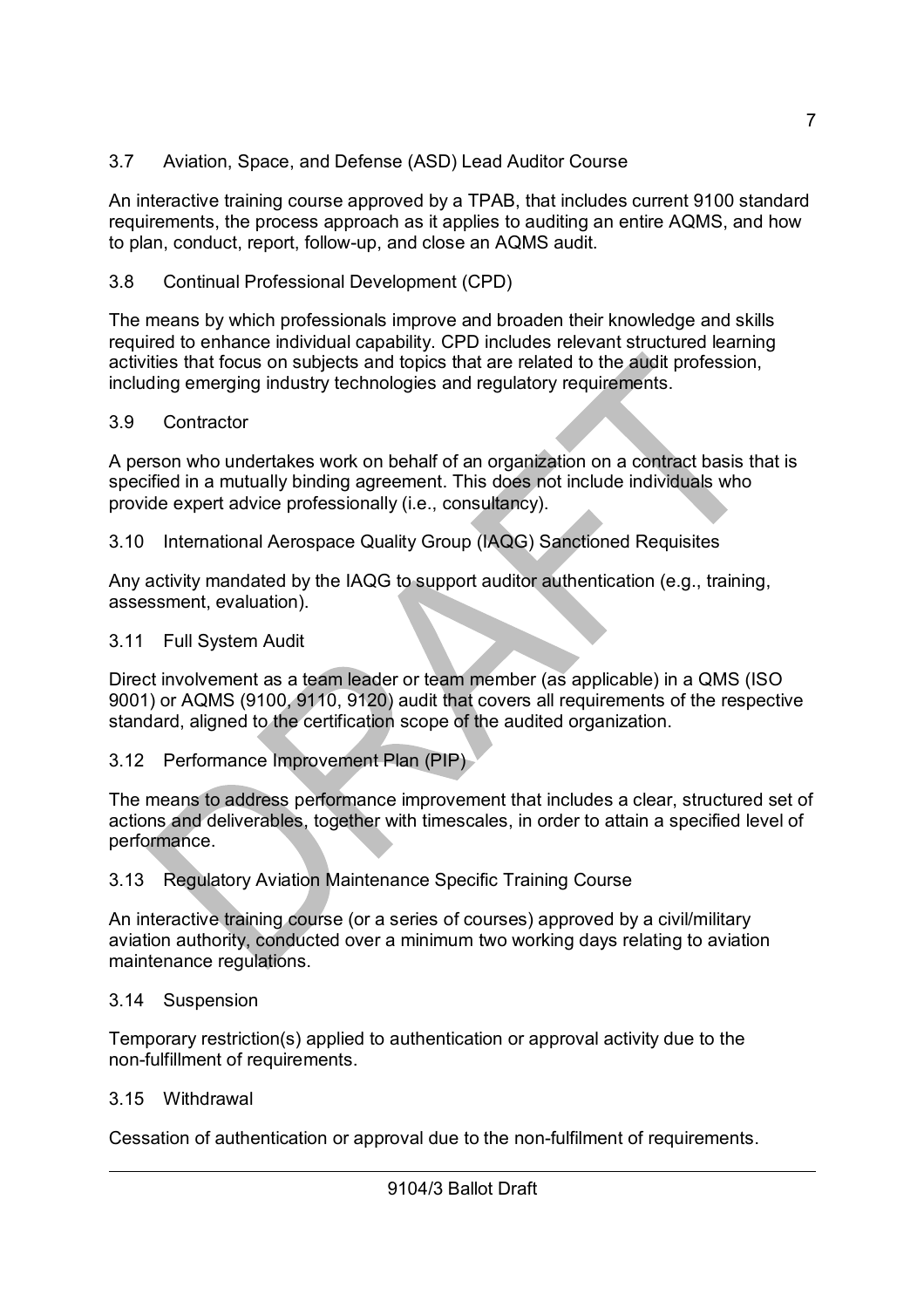### **4. AUDITOR AUTHENTICATION**

#### 4.1 General

- 4.1.1 Auditors seeking authentication shall meet the requirements defined within this standard and provide documented evidence of the required baseline training, audit experience, IAQG sanctioned requisites, work experience, industry knowledge, and CPD (as applicable) relative to the applicable AQMS standard to the AAB.
- 4.1.2 The following auditor grades have been established for each AQMS standard:
	- a. Authenticated Auditor (AA); and
	- b. Authenticated Experienced Auditor (AEA).
- 4.2 Auditor Authentication Requirements
- 4.2.1 Auditor authentication shall be undertaken in accordance with the applicable requirements relating to each authentication phase:
	- a. Auditor initial authentication (see 5);
	- b. Auditor re-authentication (see 6); or
	- c. Auditor advancement (see 7).
- 4.2.2 Auditors shall only conduct audits for which they are authenticated (e.g., AA/AEA 9100 auditors cannot perform audits to 9110 or 9120).
- 4.2.3 Auditors can be authenticated for one or more grades and/or standards, but only for one grade (AA or AEA) per standard at the same time.
- 4.2.4 Auditors shall be authenticated to 9100, in order to be authenticated for other AQMS standards (i.e., 9110 and/or 9120).
	- NOTE: Where an auditor is already authenticated to 9100 and is seeking authentication to another AQMS standard, the work experience utilized for initial authentication may be used to demonstrate compliance to the requirements, provided the 9100 authentication is current.
- 4.2.5 Auditors shall disclose within their application to the AAB if they have had any previous applications or authentications rejected, suspended, or withdrawn; including the reason(s) why.
- 4.3 Auditor Work Experience
- 4.3.1 Authenticated Auditor Work Experience

Work experience shall be full time as an employee or contractor in industries with similar scopes of applicability (e.g., automotive, nuclear, maritime, medical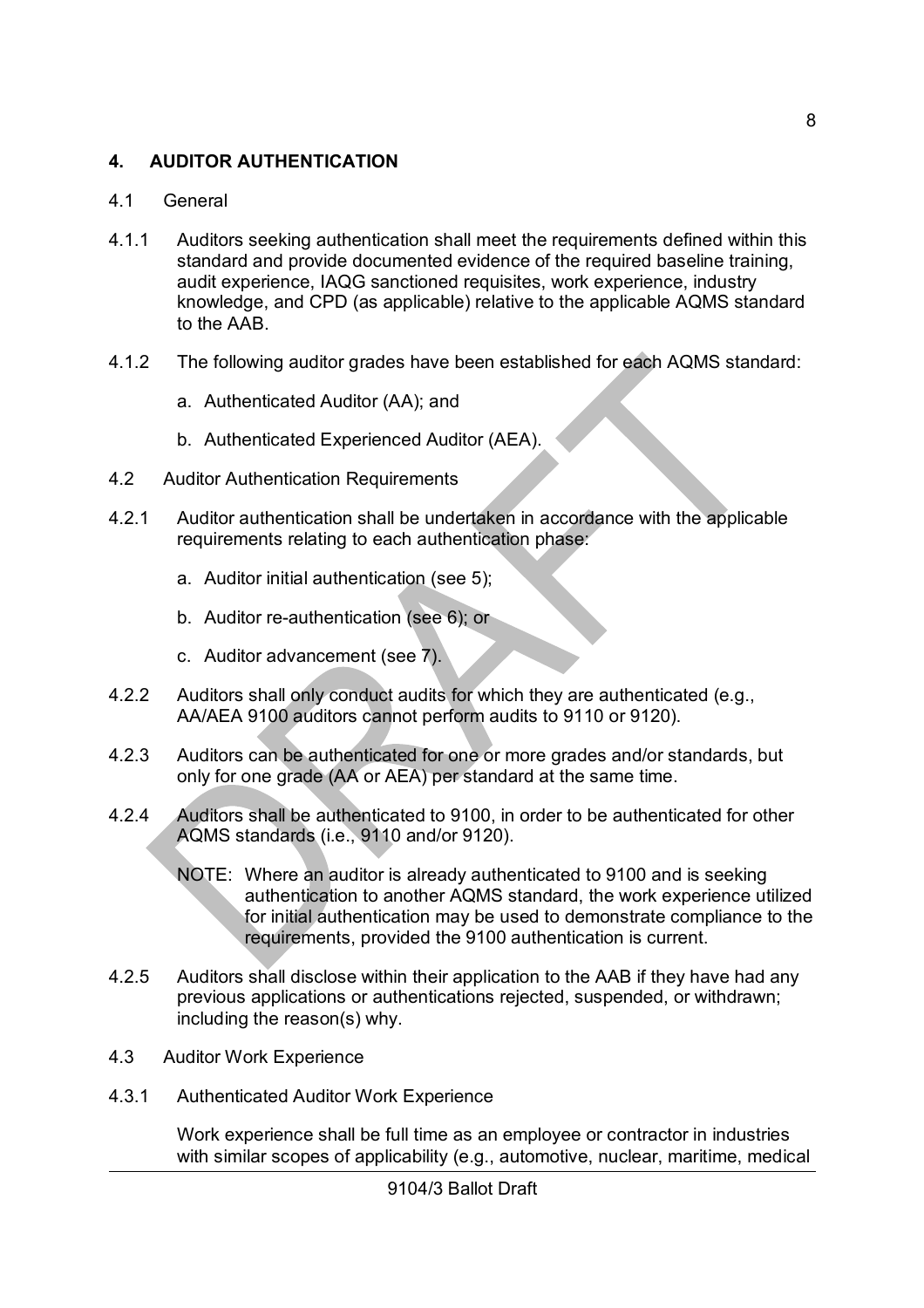devices, other high risk/safety critical industries), with direct involvement in engineering, design, manufacturing, quality, or process control.

4.3.2 Authenticated Experienced Auditor Work Experience

Work experience shall be full time as an employee or contractor within the ASD industry with direct involvement in engineering, design, manufacturing, quality, or process control within any of the following organizations:

- a. Major Equipment Manufacturer/Integrator Organization an organization that designs, produces, and delivers complete vehicles or systems for ASD applications (e.g., aircraft, ships, submarines, major weapon systems, launchers or spacecraft).
- b. Prime Organization an organization that designs and/or produces a major assembly, major subassembly, or major component of an ASD end item (e.g., cabins, wings, fuselages, propulsion systems, control systems, health monitoring systems, ordnance management systems, radar systems, emergency or backup systems).
- c. ASD Regulatory Agency a civil (e.g., National Aviation Authority [NAA]), military (e.g., Ministry of Defense [MoD]), or space organization (e.g., European Space Agency [ESA], National Aeronautics and Space Administration [NASA], Canadian Space Agency [CSA], Japan Aerospace Exploration Agency [JAXA], China National Space Administration [CNSA]).
- 4.3.3 Authenticated Experienced Auditor Maintenance Work Experience

Work experience shall be full time as an employee or contractor within an aviation maintenance organization authorized by a civil or military aviation authority with direct involvement in overhaul, disassembling, inspection, testing, replacement, defect rectification, and the embodiment of a modification or repair.

- 4.4 Aviation, Space, and Defense Industry Knowledge
- 4.4.1 Industry knowledge shall include at a minimum, an understanding of the processes and controls for:
	- a. advance product quality planning;
	- b. change control;
	- c. containment, cause analysis, and corrective action;
	- d. configuration, identification, and traceability;
	- e. critical items and key characteristics;
	- f. design and development;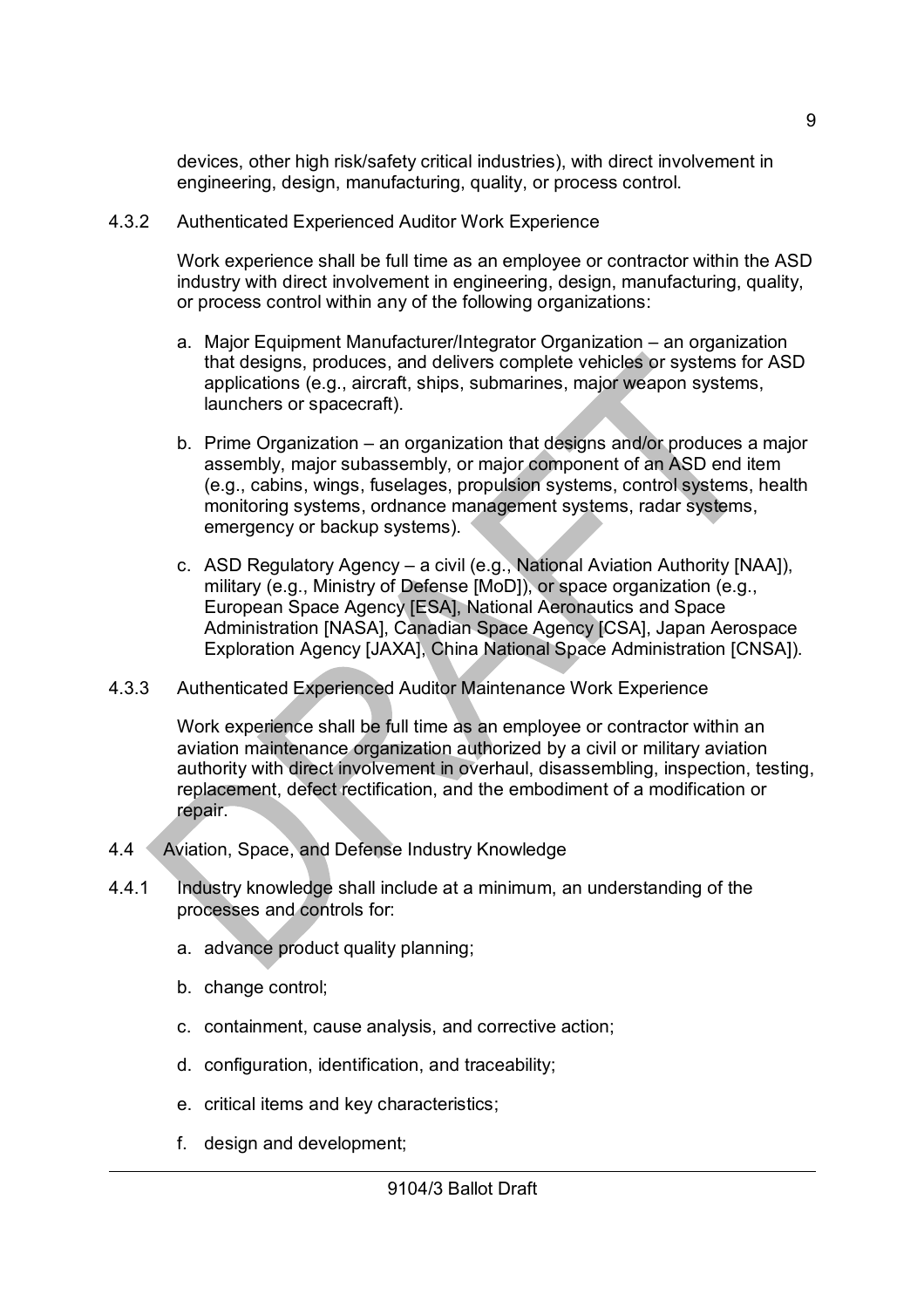- g. external provider approval and control;
- h. foreign object damage/debris (FOD) prevention program;
- i. nonconforming material management;
- j. operational risk management;
- k. ASD regulatory requirements;
- l. prevention of counterfeit/unapproved parts;
- m. product safety;
- n. production part approval process;
- o. production processes and product verification/validation; and
- p. sampling inspection or testing.
- 4.4.2 In addition for 9110 authentication, this knowledge shall also include at a minimum, an understanding of the processes and controls for:
	- a. aviation maintenance regulations;
	- b. continued airworthiness management;
	- c. development and/or maintenance of technical data;
	- d. qualification and certification of persons;
	- e. identification and control of serviceable/unserviceable articles or products;
	- f. parts distribution and rotable pools;
	- g. prevention of suspected unapproved parts;
	- h. installation of approved parts; and
	- i. return to service processes.

# **5. AUDITOR INITIAL AUTHENTICATION**

- 5.1 The requirements for auditor initial authentication for each auditor grade shall be in accordance with Table 1.
- 5.2 To initiate the process, the auditor shall apply for authentication to their selected AAB for each relevant AQMS standard.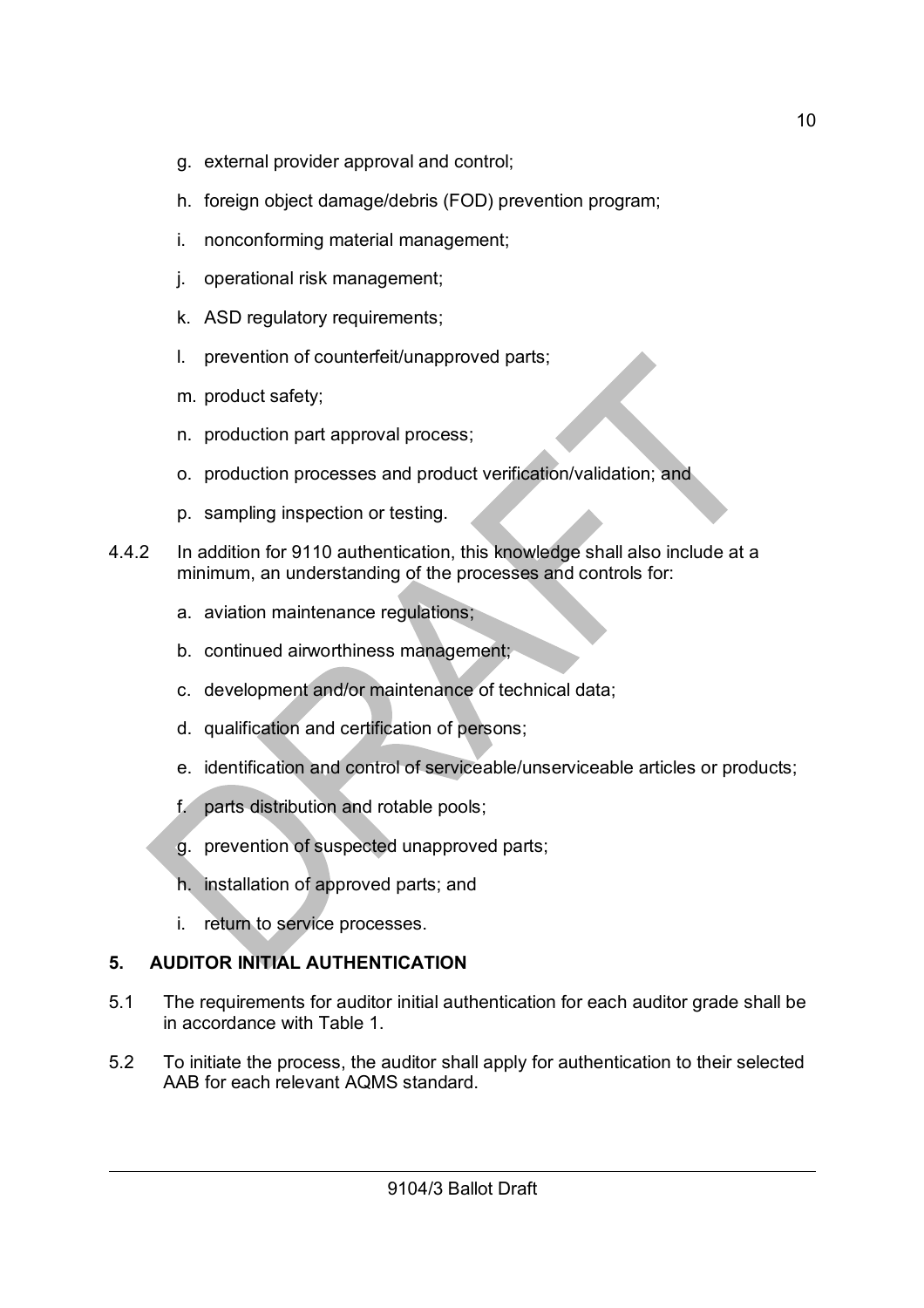| <b>Element</b>                                        | <b>Authenticated Auditor (AA)</b>                                                                                                                                                                                                                                                                                                                                                                                           |                                                                                                                                                                                                                                                                                                                                                                                                                                  | <b>Authenticated Experienced Auditor</b><br>(AEA)                                                                            |  |
|-------------------------------------------------------|-----------------------------------------------------------------------------------------------------------------------------------------------------------------------------------------------------------------------------------------------------------------------------------------------------------------------------------------------------------------------------------------------------------------------------|----------------------------------------------------------------------------------------------------------------------------------------------------------------------------------------------------------------------------------------------------------------------------------------------------------------------------------------------------------------------------------------------------------------------------------|------------------------------------------------------------------------------------------------------------------------------|--|
| <b>Baseline</b><br>Training                           | Evidence of passing a TPAB approved ASD Lead Auditor Course (see 3.7).                                                                                                                                                                                                                                                                                                                                                      |                                                                                                                                                                                                                                                                                                                                                                                                                                  |                                                                                                                              |  |
| <b>Audit Experience</b><br>(see 3.1)                  | Evidence within the past three years of:<br>a. a minimum of four 2nd party<br>QMS/AQMS and/or 3rd party QMS<br>full system audits (see 3.11) in a<br>team member or team leader role;<br>additional audits, if necessary, to<br>b.<br>demonstrate coverage of all<br>requirements of the respective<br>standard at least twice; and<br>c. a minimum of 20 on-site audit days<br>(excluding planning and report<br>writing). | Evidence within the past three years of:<br>a. a minimum of four 2nd party<br>QMS/AQMS and/or 3rd party QMS<br>full system audits (see 3.11) leading<br>a team in a team leader role;<br>b. additional audits, if necessary, to<br>demonstrate coverage of all<br>requirements of the respective<br>standard at least twice; and<br>a minimum of 20 on-site audit days<br>$C_{h}$<br>(excluding planning and report<br>writing). |                                                                                                                              |  |
| <b>IAQG</b><br>Sanctioned<br>Requisites<br>(see 3.10) | Evidence of successful completion (including examination, as applicable) of any<br>IAQG requisites.                                                                                                                                                                                                                                                                                                                         |                                                                                                                                                                                                                                                                                                                                                                                                                                  |                                                                                                                              |  |
| <b>Auditor Work</b>                                   |                                                                                                                                                                                                                                                                                                                                                                                                                             | 9100<br>9120                                                                                                                                                                                                                                                                                                                                                                                                                     | Evidence of four years ASD<br>work experience (see 4.3.2)<br>within the last 10 years.                                       |  |
| Experience<br>(see 4.3)                               | Evidence of 2 years work experience<br>within the past 10 years (see 4.3.1).                                                                                                                                                                                                                                                                                                                                                | 9110                                                                                                                                                                                                                                                                                                                                                                                                                             | 9100 above, plus evidence of<br>two years aviation maintenance<br>work experience (see 4.3.3)<br>within the last four years. |  |
| <b>ASD Industry</b><br>Knowledge                      |                                                                                                                                                                                                                                                                                                                                                                                                                             | 9100<br>9120                                                                                                                                                                                                                                                                                                                                                                                                                     | Evidence of industry knowledge<br>(see 4.4.1).                                                                               |  |
| (see 4.4)                                             | Evidence not required.                                                                                                                                                                                                                                                                                                                                                                                                      | 9110                                                                                                                                                                                                                                                                                                                                                                                                                             | Evidence of industry knowledge<br>(see 4.4.2).                                                                               |  |

### **TABLE 1 - AQMS AUDITOR INITIAL AUTHENTICATION REQUIREMENTS**

# **6. AUDITOR RE-AUTHENTICATION**

- 6.1 The requirements for auditor re-authentication for each auditor grade shall be in accordance with Table 2.
- 6.2 To initiate the process and prior to expiry, auditors shall apply for reauthentication in accordance with their selected AAB requirements, in order to maintain their authentication.
- 6.3 Auditors shall disclose within their application to the AAB (in relation to their previous authentication cycle):
	- a. any PIPs raised (see 3.12), including their status; and
	- b. all CBs for whom they have conducted AQMS audits.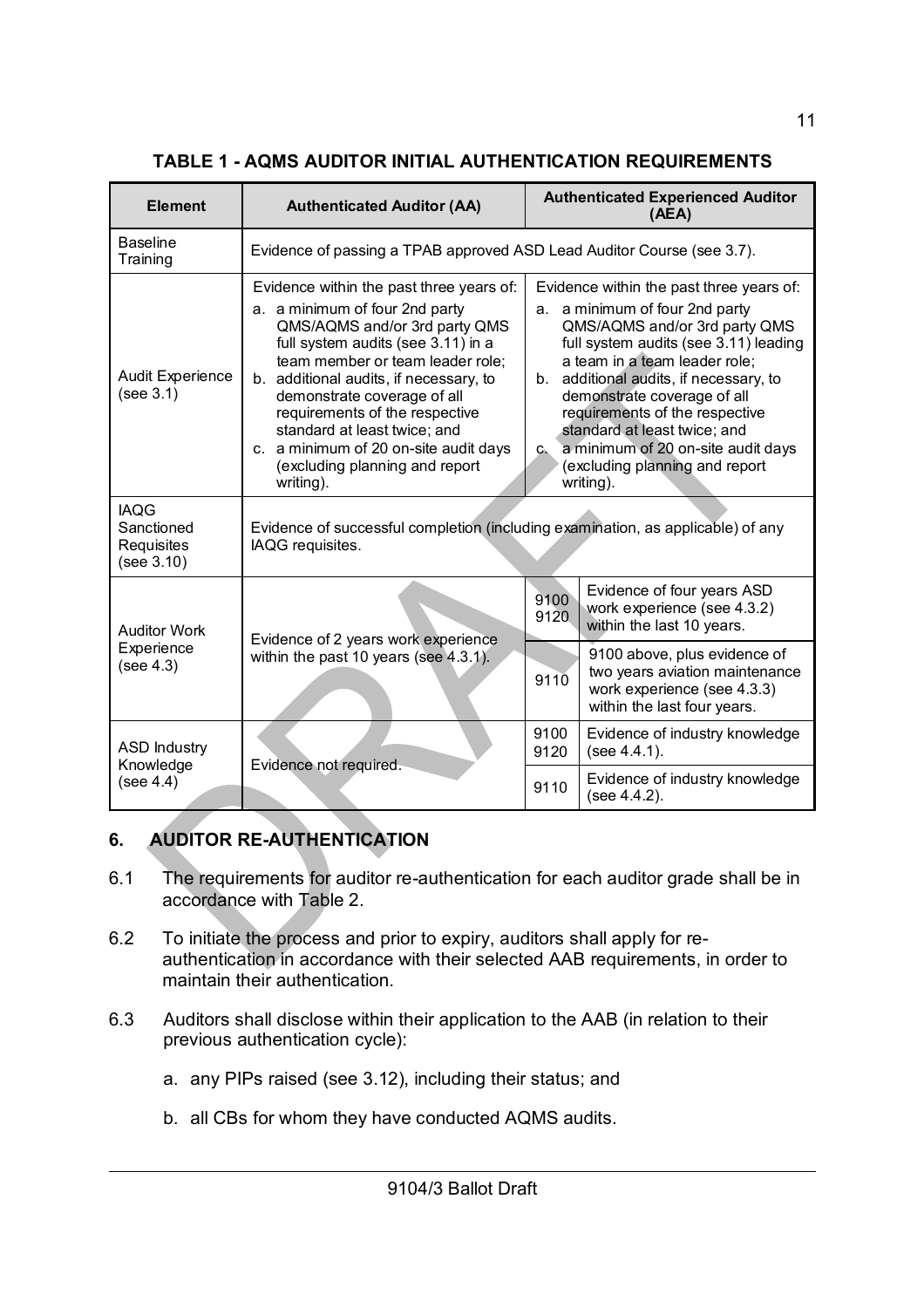| <b>Element</b>                                                  | <b>Authenticated Auditor (AA)</b>                                                                                                                                                                                                                                                                                                                                      | <b>Authenticated Experienced Auditor</b><br>(AEA)                                                                                                                                                                                                                                                                                                                    |  |
|-----------------------------------------------------------------|------------------------------------------------------------------------------------------------------------------------------------------------------------------------------------------------------------------------------------------------------------------------------------------------------------------------------------------------------------------------|----------------------------------------------------------------------------------------------------------------------------------------------------------------------------------------------------------------------------------------------------------------------------------------------------------------------------------------------------------------------|--|
| Audit<br>Experience<br>(see 3.1)                                | Evidence within the past three years of:<br>a. a minimum of four 2nd and/or 3rd<br>party QMS/AQMS full system audits<br>(see 3.11);<br>b. additional audits, if necessary, to<br>demonstrate coverage of all<br>requirements of the respective<br>standard at least twice; and<br>c. a minimum of 20 on-site audit days<br>(excluding planning and report<br>writing). | Evidence within the past three years of:<br>a. a minimum of four 2nd and/or 3rd<br>party AQMS full system audits (see<br>$3.11$ ;<br>b. additional audits, if necessary, to<br>demonstrate coverage of all<br>requirements of the respective<br>standard at least twice; and<br>c. a minimum of 20 on-site audit days<br>(excluding planning and report<br>writing). |  |
| <b>IAQG</b><br>Sanctioned<br>Requisites<br>(see 3.10)           | Evidence of successful completion (including passing an examination, as<br>applicable) of any IAQG requisites.                                                                                                                                                                                                                                                         |                                                                                                                                                                                                                                                                                                                                                                      |  |
| <b>Auditor Work</b><br>Experience<br>(see 4.3)                  | Evidence not required.                                                                                                                                                                                                                                                                                                                                                 |                                                                                                                                                                                                                                                                                                                                                                      |  |
| <b>ASD Industry</b><br>Knowledge<br>(see 4.4)                   | Evidence not required.                                                                                                                                                                                                                                                                                                                                                 |                                                                                                                                                                                                                                                                                                                                                                      |  |
| Continual<br>Professional<br>Development<br>(CPD)<br>(see 3.18) | Evidence of 40 hours within the auditor authentication cycle, with a minimum of 10<br>hours per year.<br>NOTE: Each hour of structured learning activity is equivalent to one CPD hour.                                                                                                                                                                                |                                                                                                                                                                                                                                                                                                                                                                      |  |
| Auditor<br>Performance<br>Management<br>(see 3.4)               | or concerns over the auditor authentication cycle (see 9.4).                                                                                                                                                                                                                                                                                                           | Evidence of any PIPs raised (see 6.3.a) and any other reported performance issues                                                                                                                                                                                                                                                                                    |  |

### **TABLE 2 - AQMS AUDITOR RE-AUTHENTICATION REQUIREMENTS**

### **7. AUDITOR ADVANCEMENT**

- 7.1 The requirements for auditor advancement from AA to AEA shall be in accordance with Table 3.
- 7.2 Successful advancements shall not change or extend the applicants existing reauthentication cycle.
- 7.3 To initiate the process, the AA shall apply for authentication as an AEA to their selected AAB for each relevant AQMS standard.
- 7.4 Auditors shall disclose within their application to the AAB (in the previous three years):
	- a. any PIPs raised (see 3.12), including their status; and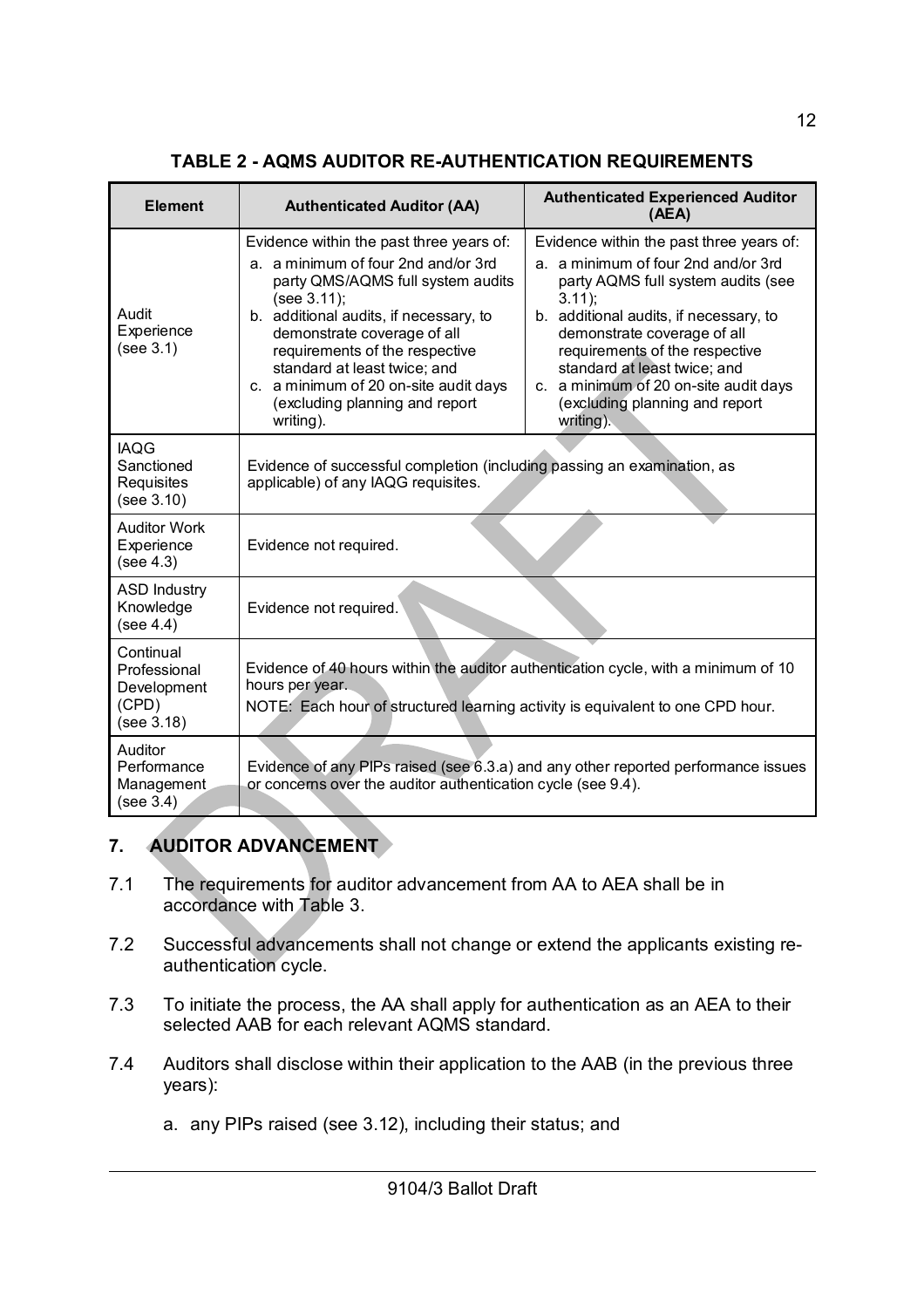b. all CBs for whom they have conducted AQMS audits.

| <b>Element</b>                                       | Authenticated Auditor (AA) to Authenticated Experienced Auditor (AEA)                                                                                                                                                                                                                                                                                                                                                                                                                          |
|------------------------------------------------------|------------------------------------------------------------------------------------------------------------------------------------------------------------------------------------------------------------------------------------------------------------------------------------------------------------------------------------------------------------------------------------------------------------------------------------------------------------------------------------------------|
|                                                      | For advancement to 9100, evidence of:<br>a. at least one full auditor authentication cycle as an AA conducting 3rd party<br>AQMS audits;<br>b. a minimum of 30 on-site 3 <sup>rd</sup> party AQMS audit days (excluding planning and<br>report writing), in each of any three consecutive years; and<br>c. a minimum of four $3rd$ party QMS audits leading a team, in a team leader role.                                                                                                     |
| <b>Audit Experience</b><br>(see 3.1)                 | For advancement to 9120, evidence of:<br>a. 9100 AEA authentication;<br>b. a minimum of five on-site 3 <sup>rd</sup> party 9120 audit days (excluding planning and<br>report writing), in each of any three consecutive years.                                                                                                                                                                                                                                                                 |
|                                                      | For advancement to 9110, evidence of:<br>a. 9100 AEA authentication;<br>b. passing a regulatory aviation maintenance specific training course (see 3.13);<br>c. a minimum of five on-site 3 <sup>rd</sup> party 9110 audit days (excluding planning and<br>report writing), in each of any three consecutive years; and<br>d. direct involvement in one complete 3 <sup>rd</sup> party 9110 audit, witnessed by a 9110<br>AEA (authenticated in accordance with 9110 Table 1 work experience). |
| <b>IAQG Sanctioned</b><br>Requisites<br>(see 3.10)   | Evidence of successful completion (including passing an examination, as<br>applicable) of any IAQG requisites.                                                                                                                                                                                                                                                                                                                                                                                 |
| <b>Auditor Work</b><br>Experience<br>(see 4.3)       | Evidence not required.                                                                                                                                                                                                                                                                                                                                                                                                                                                                         |
| <b>ASD Industry</b><br>Knowledge<br>(see 4.4)        | Evidence of industry knowledge (see 4.4.1 and/or 4.4.2, as applicable).                                                                                                                                                                                                                                                                                                                                                                                                                        |
| Auditor<br>Performance<br>Management<br>(see $3.4$ ) | Evidence of any PIPs raised (see 7.4.a), and any other reported performance<br>issues or concerns in the previous three years (see 9.4).                                                                                                                                                                                                                                                                                                                                                       |

### **TABLE 3 - AQMS AUDITOR ADVANCEMENT REQUIREMENTS**

# **8. AUDITOR PERFORMANCE MONITORING AND MANAGEMENT**

#### 8.1 General

- $8.1.1$ 3<sup>rd</sup> party auditor performance shall be monitored and improvement programs established (as required), based on the results of performance information gathered.
	- NOTE: Organizations may utilize the auditor performance monitoring and management requirements defined in this standard for their 2<sup>nd</sup> party auditors.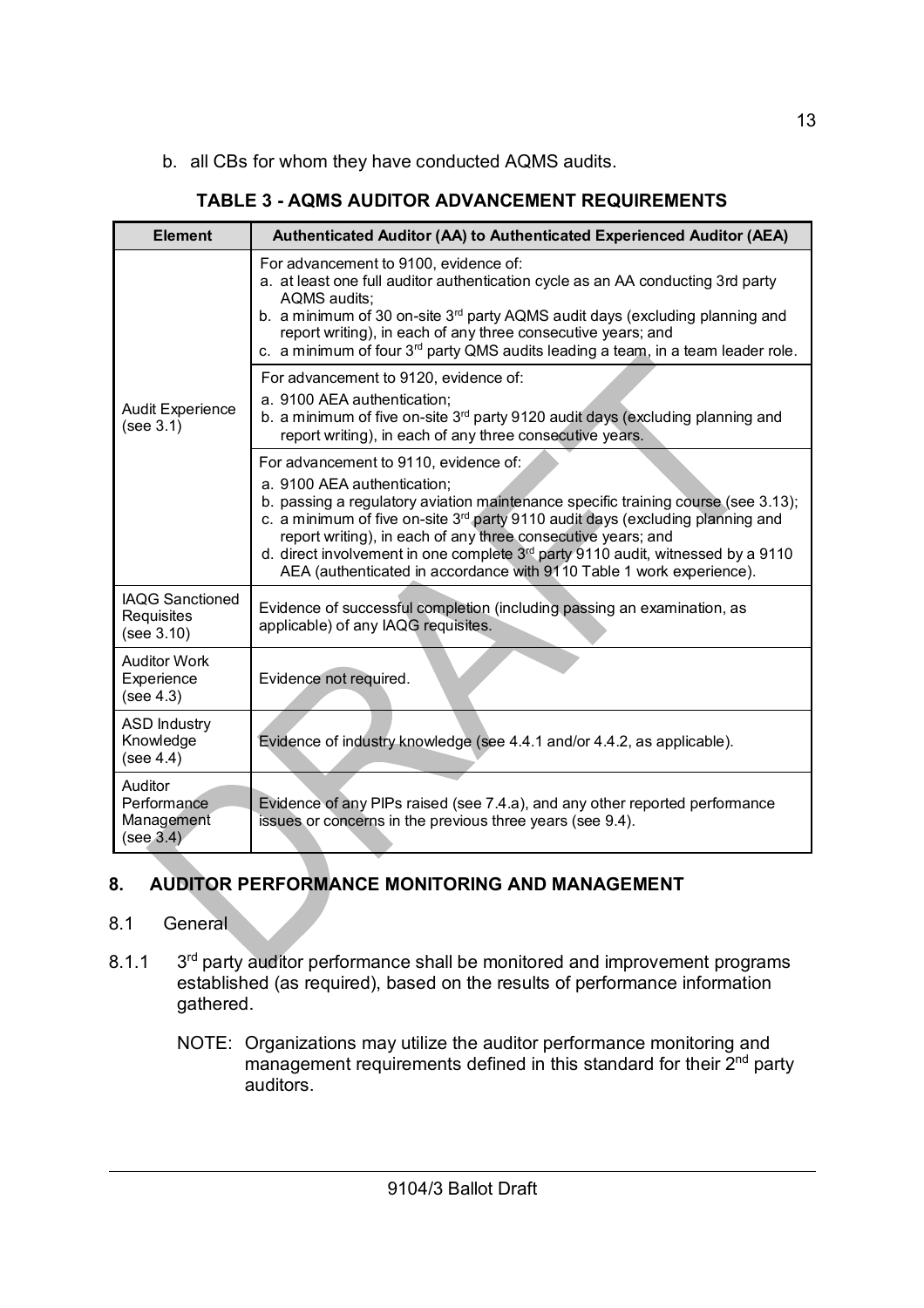- 8.2 Auditor Performance Criteria and Parameters
- 8.2.1 Performance monitoring shall address, at a minimum, the following mandatory criteria:
	- a. nonconformities per audit day;
	- b. upheld complaints;
	- c. upheld client nonconformity appeals; and
	- d. oversight/witness findings.
- 8.2.2 The IAQG shall establish, document, and communicate performance parameters (thresholds), for each of the mandatory criteria (see 8.2.1).

NOTE: IAQG performance parameters may be adjusted periodically in support of driving continual improvement.

- 8.2.3 The IAQG may also identify additional criteria and associated performance parameters to be monitored.
- 8.3 Auditor Requirements
- 8.3.1 Auditors shall notify all of their employing or contracting CB(s) before undertaking any audit activity on their behalf when:
	- a. they are subject to an open PIP (see 3.12); or
	- b. a CB terminates a contract due to performance issues.
- 8.3.2 An auditor shall not seek to advance between grades, apply for authentication to additional AQMS standards, or transfer to another AAB if they are subject to an open PIP.
- 8.4 Certification Body Requirements
- 8.4.1 General
- 8.4.1.1 CBs shall implement a process to monitor individual auditor performance.
- 8.4.1.2 The CB shall share information relating to the monitoring and reporting of the auditors' AQMS audit activity and performance with relevant interested parties in accordance with this standard and other ICOP scheme requirements; subject to compliance with applicable law, in particular relating to the protection of personal data and confidentiality of information.
- 8.4.1.3 CBs and/or auditors shall provide performance assessment data, when requested by the AAB or IAQG, in support of oversight activity or specific investigations.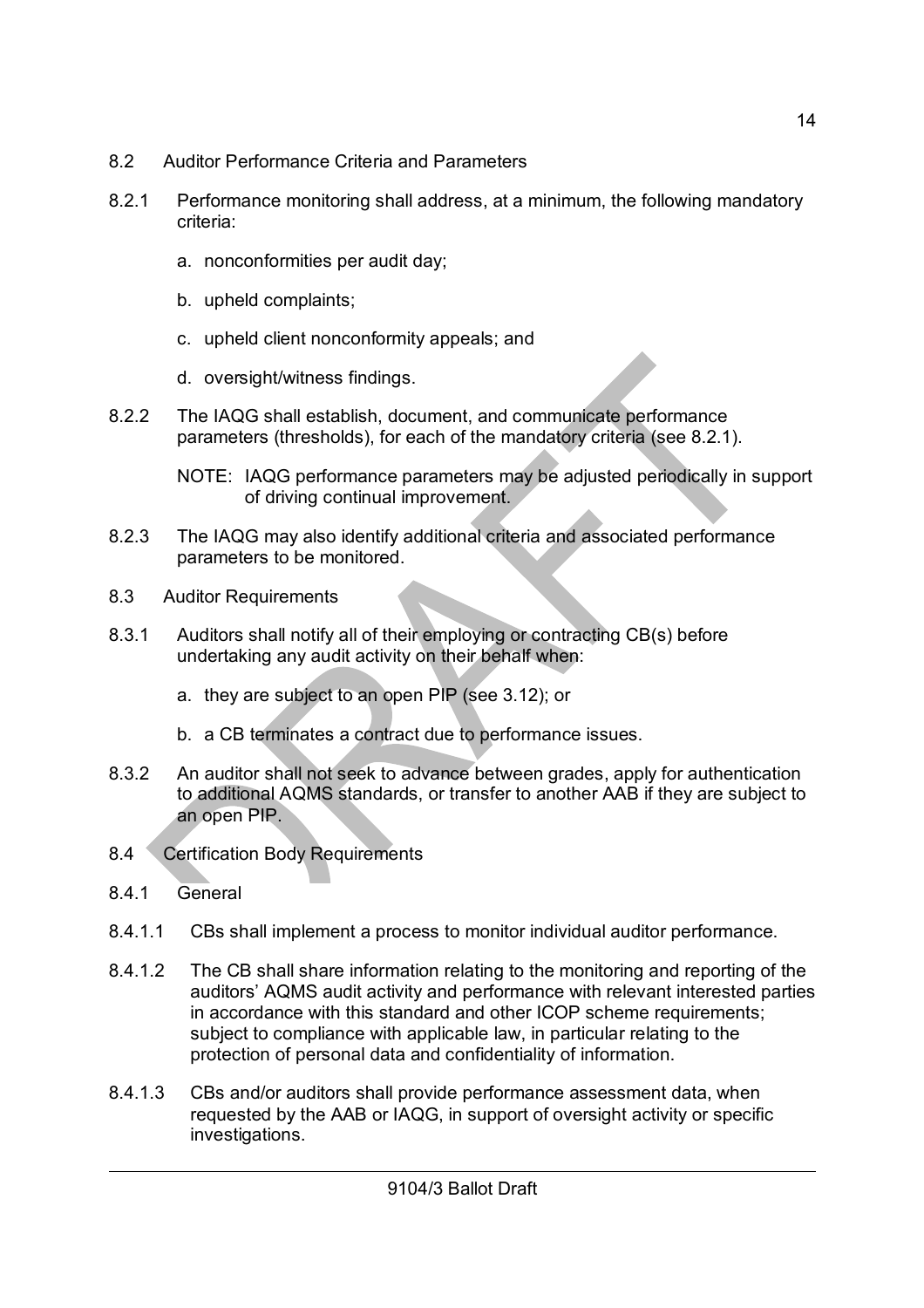#### 8.4.2 Auditor Performance Assessment

- 8.4.2.1 For each employed and/or contracted auditor, each CB shall at a minimum (in accordance with Table 4):
	- a. undertake performance assessment against the mandatory and any additional performance criteria (see 8.2); and
	- b. conduct an on-site AQMS witness audit to confirm that an auditor has the ability to apply knowledge and skills to achieve intended results, ensuring:
		- the witness auditor is an authenticated AEA for the AQMS standard being witnessed, or alternatively a competent CB person with suitable knowledge and experience approved by the Sector Management Structure (SMS);
		- the witness auditor is not part of the appointed audit team and witnesses only one auditor per audit;
		- the witness audit is undertaken over a minimum of two on-site working days; and
		- the witness audit covers the entire audit, including the production and/or service provision.
	- NOTE: Additional performance monitoring criteria can be established by the CB.

#### **TABLE 4 - AUDITOR PERFORMANCE MONITORING ACTIVITY**

| <b>Auditor</b> | <b>Performance Assessment</b> | <b>Witness Audit</b>                                                                                     |
|----------------|-------------------------------|----------------------------------------------------------------------------------------------------------|
| New to the CB  |                               | First AQMS audit.                                                                                        |
| Existing       | Every 12 months               | a. Every three years; or<br>b. Up to a maximum of six<br>years, based on risk<br>assessment results (see |
|                |                               | $8.4.2.2$ ).                                                                                             |

- 8.4.2.2 The CB may introduce a risk-based process to vary the frequency of witness audits for auditors who meet performance expectations.
- 8.4.2.3 The risk-based process shall consider, at a minimum, the following:
	- a. mandatory and any additional performance criteria (see 8.2);
	- b. results of internal witness audits;
	- c. review of audit documentation; and
	- d. AQMS audit frequency.

15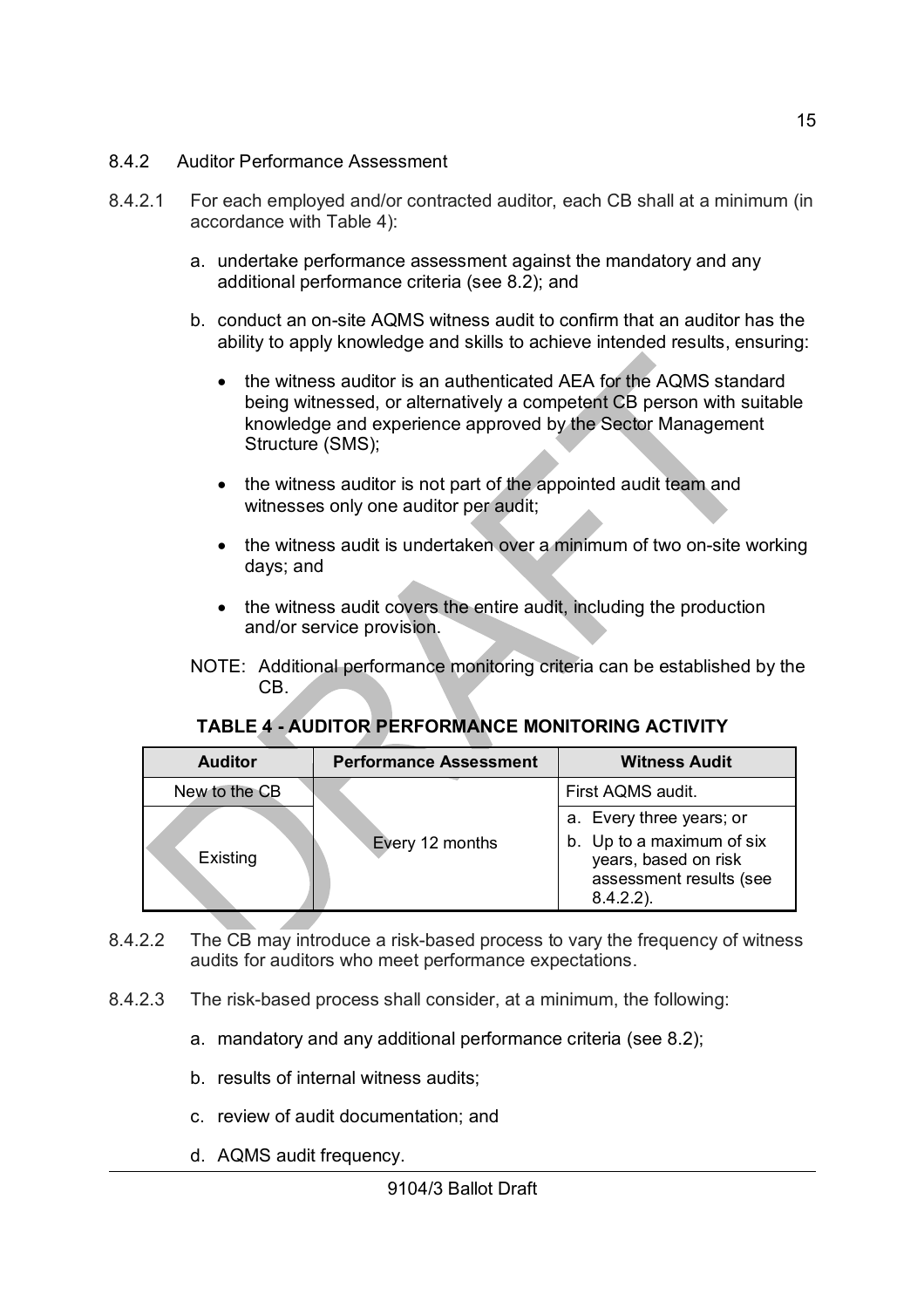- 8.4.3 Auditor Performance Management
- 8.4.3.1 When individual auditor performance does not meet defined performance thresholds, including notification of an open PIP (see 8.3.1 a), the CB shall investigate and, as applicable:
	- a. take no further action, where no performance issue is identified;
	- b. establish a PIP (see 3.12); or
	- c. terminate the contract for AQMS audits.
- 8.4.3.2 The CB shall determine if the validity of previously delivered audits has been adversely affected and take appropriate action, as necessary.
- 8.4.3.3 The PIP shall be managed by the CB and include clear improvement actions, timescales, and required outcomes.
- 8.4.3.4 The CB shall notify the auditor's AAB in writing and provide supporting information to justify their decision within ten working days when:
	- a. the auditor does not engage with the PIP;
	- b. planned improvements have not been achieved; or
	- c. the CB terminates a contract due to performance issues.
- 8.4.3.5 In cases where an employed or contract auditor leaves the CB prior to the performance review and performance issues are identified, the CB shall notify the AAB.
- 8.4.4 Retained Documented Information
- 8.4.4.1 The CB shall retain documented information that includes:
	- a. established and communicated performance criteria and parameters;
	- b. performance assessments, witness audits, investigations, and outcomes;
	- c. the implementation and outcomes of PIPs;
	- d. notifications to AABs; and
	- e. actions taken to determine the validity of previously delivered audits when a performance issue has been identified.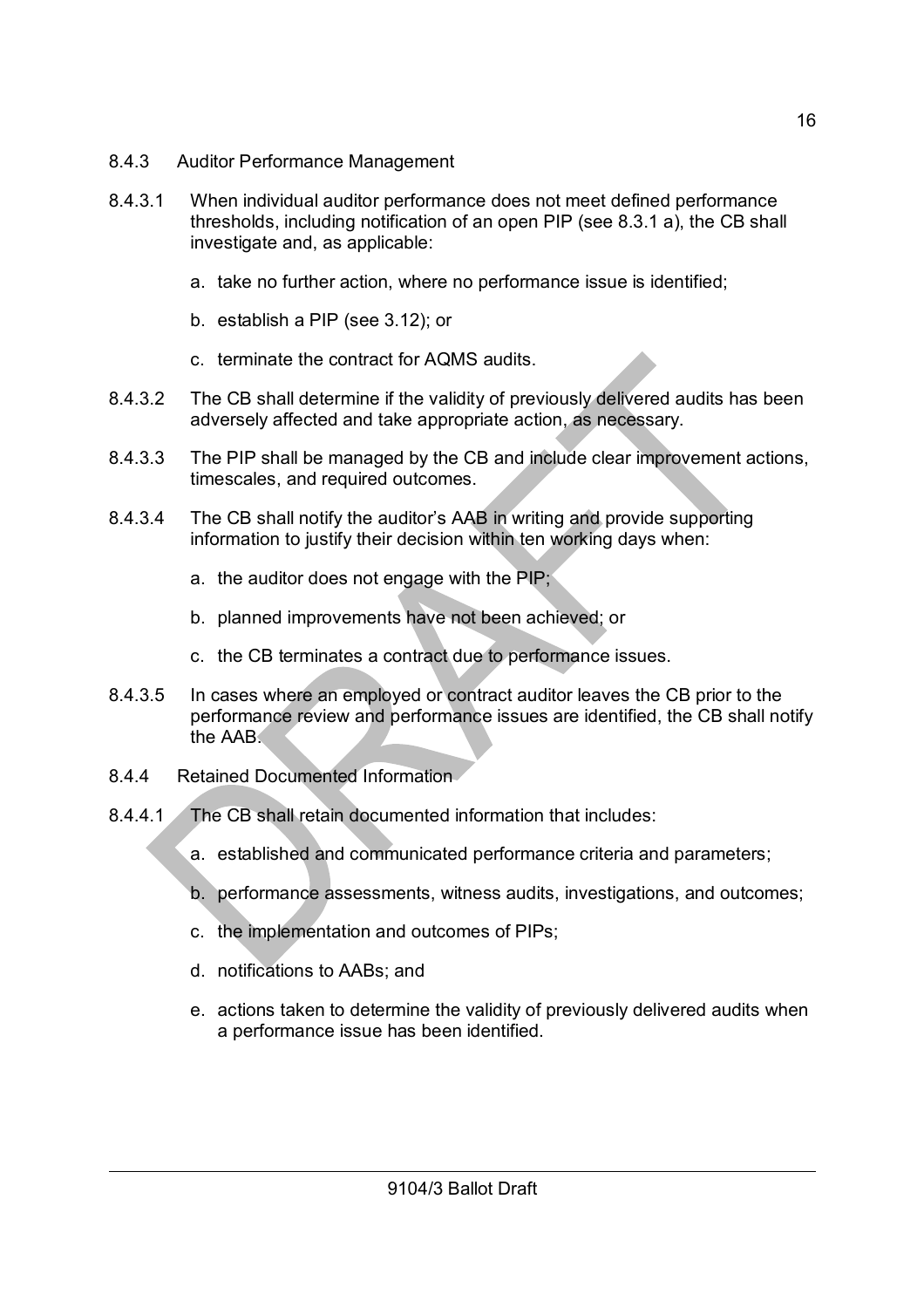#### **9. REQUIREMENTS FOR AUDITOR AUTHENTICATION BODIES**

#### 9.1 General

- 9.1.1 AABs shall be approved and entered into the Online Aerospace Supplier Information System (OASIS) database by their SMS.
- 9.1.2 The AAB shall share information relating to the monitoring and reporting of the auditors' AQMS audit activity and performance with relevant interested parties in accordance with this standard and other ICOP scheme requirements; subject to compliance with applicable law, in particular relating to the protection of personal data and confidentiality of information.
- 9.1.3 The AAB shall retain documented information to support auditor authentication decisions and performance management (as applicable), for a minimum of two complete auditor authentication cycles.
- 9.1.4 The AAB shall have a person(s) with ASD industry knowledge of sufficient depth to support AQMS auditor authentication requirements. The person(s) making the authentication decision shall be approved by the SMS.
- 9.1.5 The AAB shall not subcontract and/or license another organization to undertake auditor authentication on its behalf.
- 9.2 Operational Requirements
- 9.2.1 The AAB shall cooperate with applicable IAQG sectors to give assurance that AQMS auditors continue to perform in a manner consistent with the requirements contained herein and other applicable ICOP scheme process documentation.
- 9.2.2 The AAB shall maintain documented information to control at a minimum, the following:
	- a. application review;
	- b. decisions, including notification of results;
	- c. performance investigations;
	- d. granting, maintaining, suspending, and withdrawing authentication;
	- e. retained documented information;
	- f. complaints and appeals;
	- g. confidentiality;
	- h. impartiality, including the decision-making process;
	- i. maintenance of OASIS database records and information;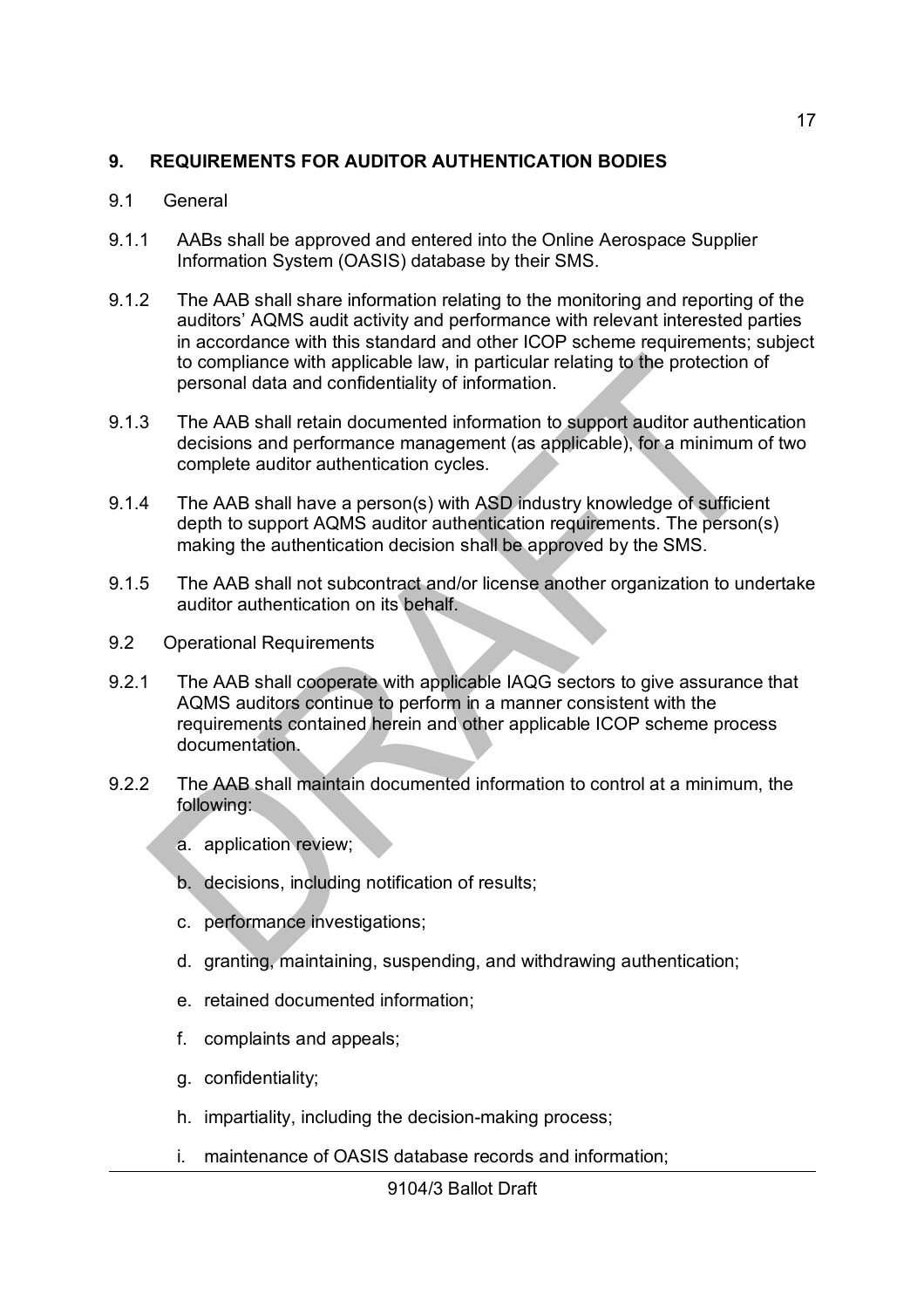- j. internal performance evaluation, including process effectiveness measures;
- k. right of access to periodic oversight by relevant interested parties; and
- l. management review.

NOTE: ISO/IEC 17024 may be used for guidance.

- 9.3 Auditor Application Review and Authentication
- 9.3.1 The AAB shall review auditor applications against all relevant requirements specified in this standard.
- 9.3.2 The decision to grant or reject authentication, re-authentication, or transfer and to suspend or withdraw authentication, shall be made by the AAB on the basis of information and objective evidence gathered to support the decision.
- 9.3.3 If the supplied objective evidence does not satisfy the requirements, then the AAB shall (as applicable):
	- a. request further objective evidence from the applicant;
	- b. request further information from the applicants employer(s); and/or
	- c. interview the applicant to seek clarification and evidence to substantiate their application.
- 9.3.4 The person(s) that make the decision to grant, maintain, advance, suspend, or withdraw auditor authentication shall not have any real or perceived conflict of interest which can compromise the impartiality of the decision.
- 9.3.5 The AAB shall advise the applicant of the authentication decision and update the auditor's OASIS database record within five working days of the authentication decision.
- 9.3.6 AABs shall ensure that auditor authentication is only awarded through one AAB, at any time, for all applicable AQMS standards.
- 9.3.7 Auditor authentication shall be valid for a period of three years (i.e., authentication cycle).
- 9.4 Auditor Performance
- 9.4.1 The AAB shall have a process to receive, review, communicate, and determine actions to be taken in response to identified auditor performance issues.
- 9.4.2 The AAB shall notify the SMS(s) upon notification of an identified auditor performance issue in writing within five working days.
- 9.4.3 The AAB shall engage with the relevant parties and the auditor to complete the performance review investigation within 20 working days and may request:

18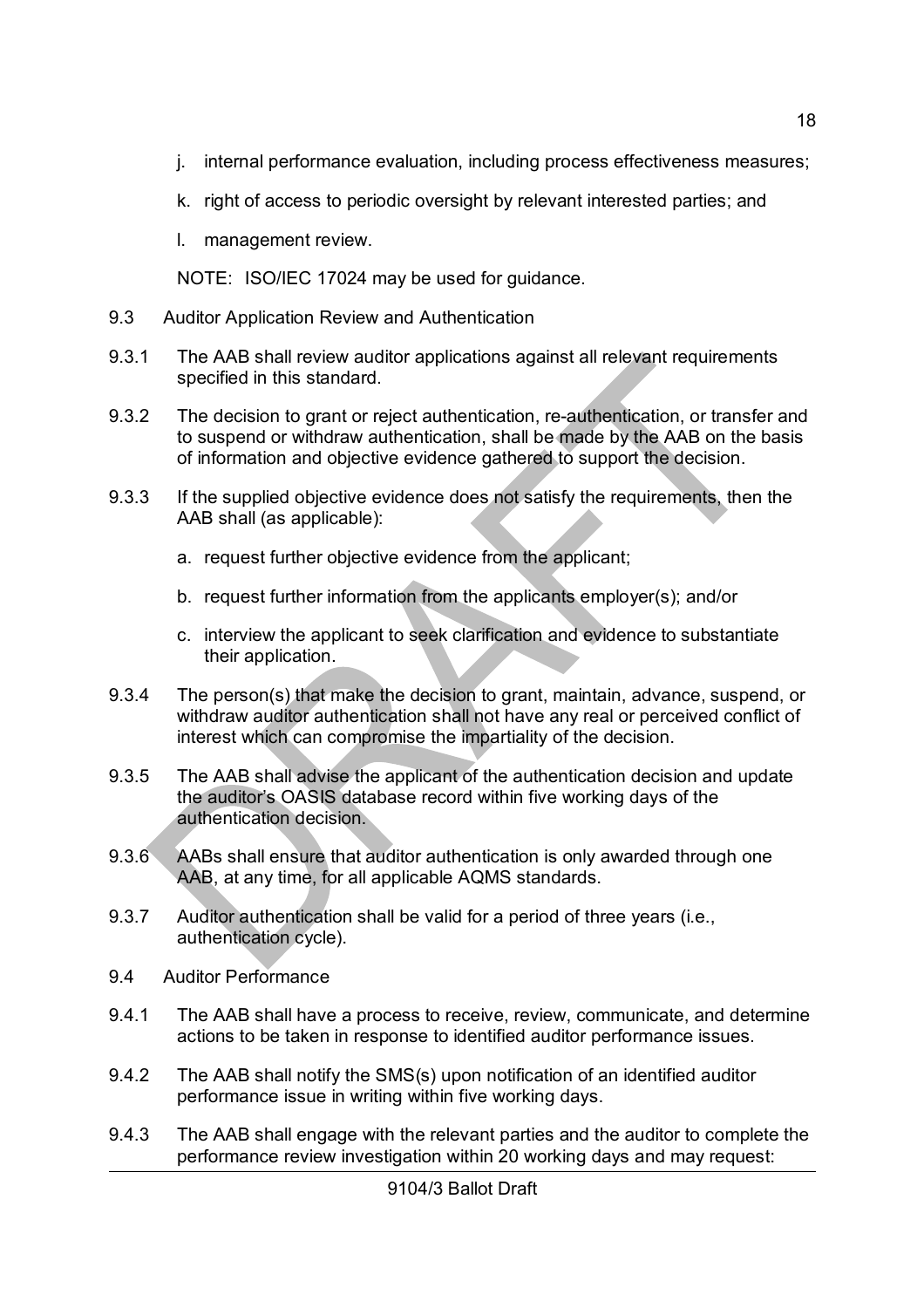- a. further information from the originator;
- b. an extract of relevant information from the OASIS database; or
- c. performance assessment data and other relevant information from all employing CBs.
- 9.4.4 Following review, the AAB shall decide upon the course of action:
	- a. continued auditor authentication;
	- b. suspension of the auditor's authentication (see 9.6); or
	- c. withdrawal of the auditor's authentication (see 9.7)
- 9.4.5 The AAB shall notify the auditor, employing CB(s), and SMS(s) of its decision in writing within five working days.
- 9.5 Auditor Suspension and Withdrawal
- 9.5.1 Following investigation by the AAB, auditor authentication(s) can be suspended and/or withdrawn under, but not limited to, the following circumstances:
	- a. the auditor is not fulfilling the related requirements;
	- b. the application for auditor authentication(s) contains false information;
	- c. a performance issue associated with the conduct of AQMS audits;
	- d. proven falsification of audit documentation or reports, audit findings, or audit conclusions;
	- e. the auditor has brought the IAQG and/or ICOP scheme into disrepute, including unethical behavior;
	- f. the auditor failed to inform an AAB of a previous rejection, suspension, or withdrawal from another AAB;
	- g. action or lack of action that has resulted in aviation safety concerns requiring Original Equipment Manufacturer (OEM) or regulatory authority action, independent of the audit process; and
	- h. failure to disclose an ongoing PIP or CB contract termination due to performance issues, to relevant interested parties (see 8.3.1).
- 9.5.2 Following the suspension or withdrawal decision, the AAB shall within five working days:
	- a. notify the auditor in writing of the following:
		- justification for the decision: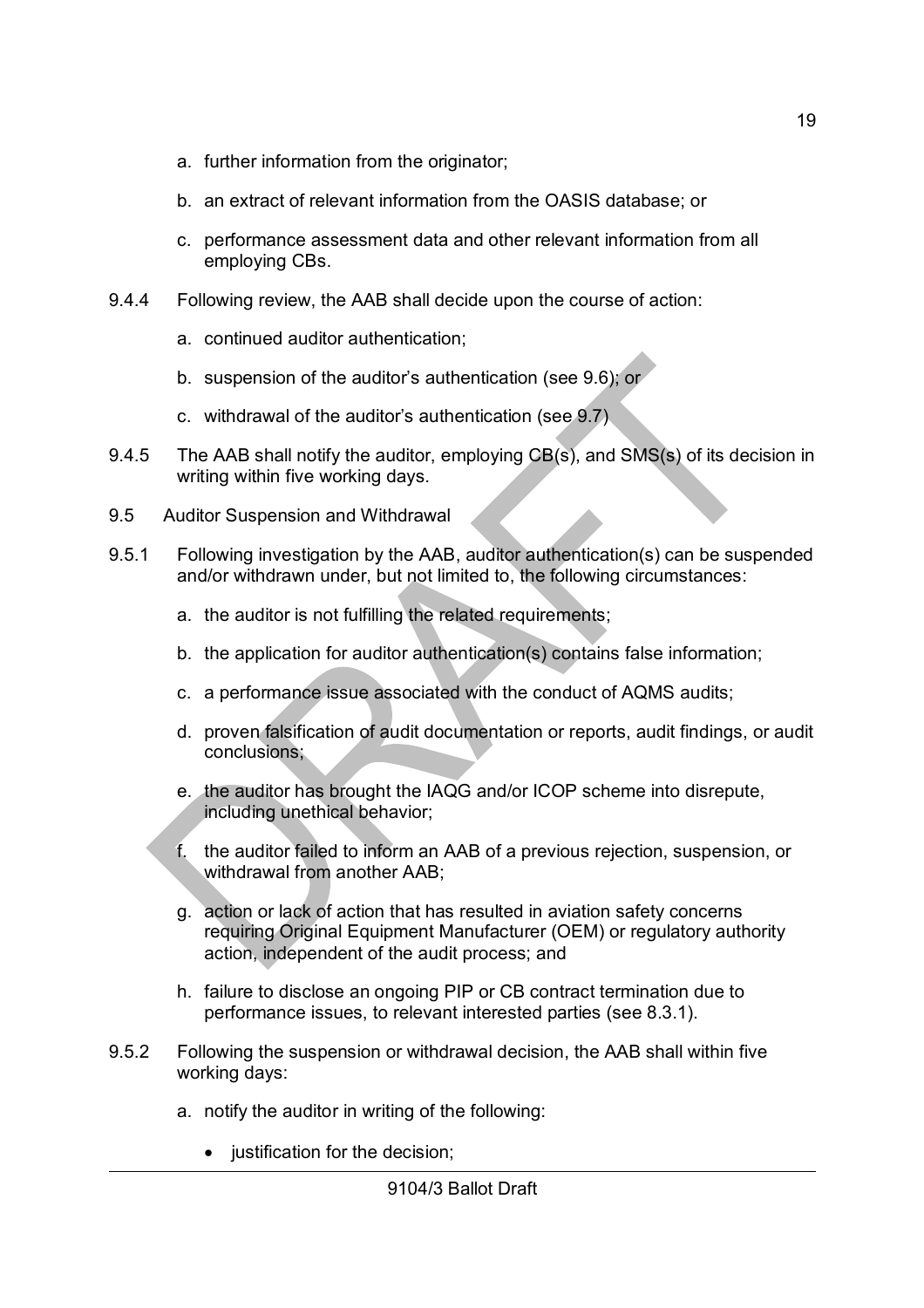- instruction to cease all 3rd party AQMS audit activities; and
- $\bullet$  the right to appeal the decision.
- b. inform the respective SMS(s) and CB(s) in writing;
- c. update the auditor authentication information in the OASIS database.
- 9.5.3 Re-instatement of the authentication(s) shall be granted by the AAB, following successful resolution of either a suspension or an appeal, in accordance with the AABs defined process.
- 9.5.4 In the event of a decision to suspend the authentication(s) of an auditor, the AAB shall:
	- a. require the auditor to address the issues identified; and
	- b. verify that the corrective action undertaken has been effective.
	- NOTE: Verification can include an on-site witness assessment undertaken by an assessor deemed competent by the AAB, and who does not have any real or perceived conflict of interest.
- 9.5.5 In the event of a decision to withdraw the authentication(s) of an auditor, the AAB shall impose a mandatory period of withdrawal of not less than 12 months duration, from the date of the decision to withdraw, during which time the auditor shall not reapply for authentication in any IAQG sector.
	- NOTE: The 12 month duration may be extended up to and including a permanent withdrawal based on the severity of the evidence, taking into account any local or national law or regulation.
- 9.5.6 If an auditor has had authentication withdrawn, any subsequent application shall be treated as an initial application.
- 9.6 Transfer of Auditor Authentication
- 9.6.1 Where an auditor authenticated with one AAB applies to move their authentication(s) to another AAB to continue their existing auditor authentication(s), the following shall apply:
	- a. auditor authentication with a new AAB shall only take place at reauthentication, provided that the application is made prior to expiry of their authentication;
	- b. all auditor authentications, regardless of expiry dates, held with the existing AAB shall be moved at the same time to the new AAB and expiration dates remain the same;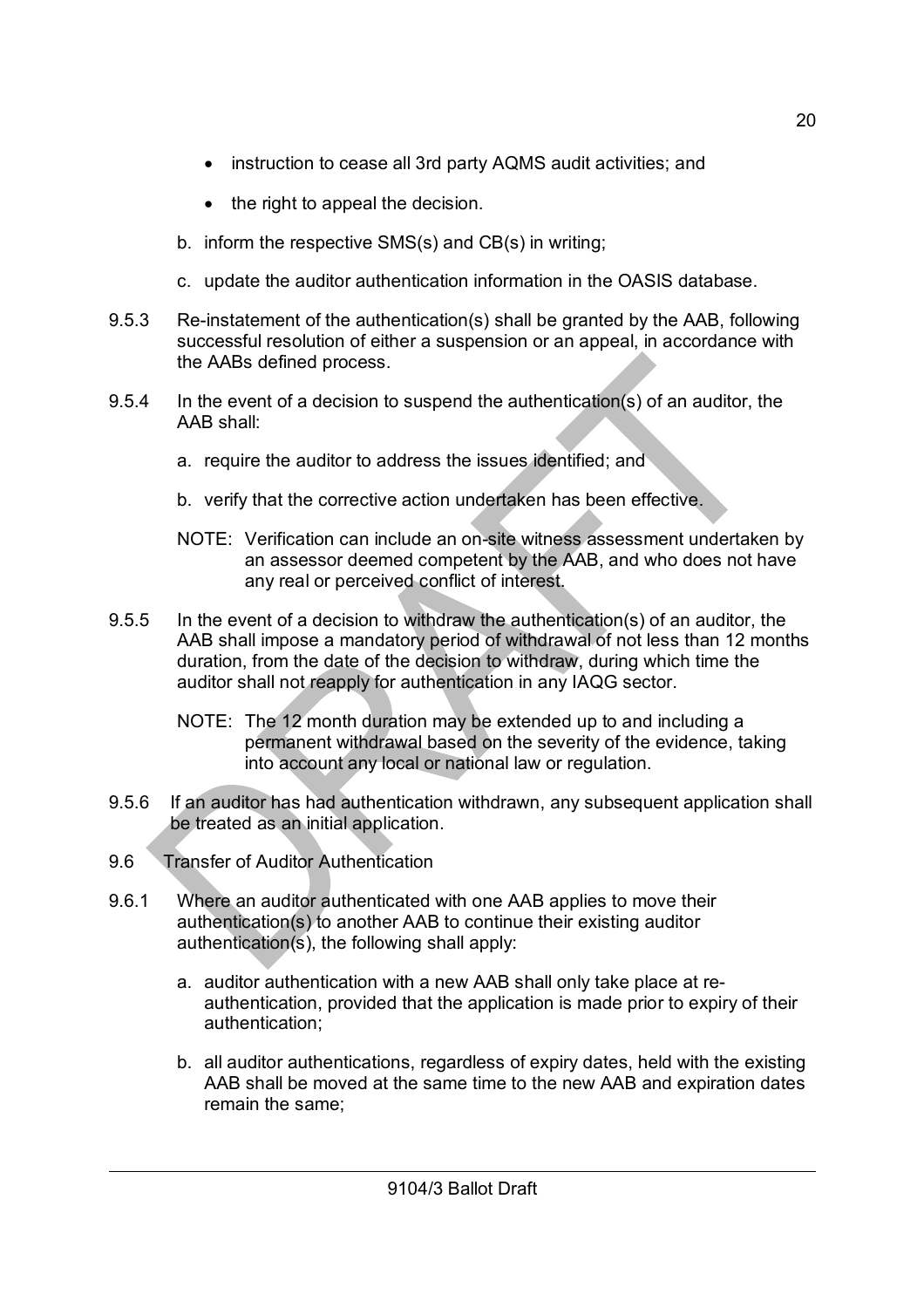- c. the new AAB shall request and the existing AAB shall provide, the auditor authentication records from all previous authentication decisions;
- d. the new AAB shall ensure the authenticated auditor's OASIS database record reflects current validity (i.e., not suspended, withdrawn, or expired) for both the AQMS standard and the grade (i.e., AA or AEA) of authentication for each authentication;
- e. the new AAB shall verify with the existing AAB that the auditor is not subject to an ongoing performance issue; and
- f. the new AAB shall ensure that all requirements for re-authentication(s) are fulfilled.
- 9.6.2 Upon successful transfer, the new AAB shall update the OASIS database of the authentication decision and inform the previous AAB in writing, within five working days.
- 9.6.3 Upon notification from the new AAB, the previous AAB shall ensure the OASIS database is updated to withdraw the previous applicable authentication(s).
- 9.6.4 Where the application is determined to be unsuccessful, the new AAB shall advise both the auditor and their existing AAB in writing that they have been rejected and provide the reason(s) for the rejection. The auditor shall be permitted to continue their re-authentication with their existing AAB; however, if the auditor's authentication status has expired in this period, then the auditor application shall be treated as an initial application by the AAB.
- 9.7 Auditor Authentication Body Withdrawal
- 9.7.1 In the event of withdrawal of an AAB by an SMS, an auditor's existing authentication shall remain eligible for transfer to another approved AAB for a maximum of six months after the withdrawal of the AAB or until the auditor authentication expiration, whichever is less.
- 9.7.2 The new AAB shall:
	- a. request all auditor records (i.e., two auditor authentication cycles, as applicable) from the previous AAB;
	- b. validate the existing auditor authentication(s) and update the OASIS database accordingly within five working days of the validation decision with no change in expiration dates from current authentication(s); and
	- c. advise the relevant SMS and IAQG in the event where the applicable records are not available from the withdrawn AAB.
	- NOTE: In such instances, a decision shall be agreed upon with the relevant SMS and IAQG with regard to the authentication status for the applicable auditor(s).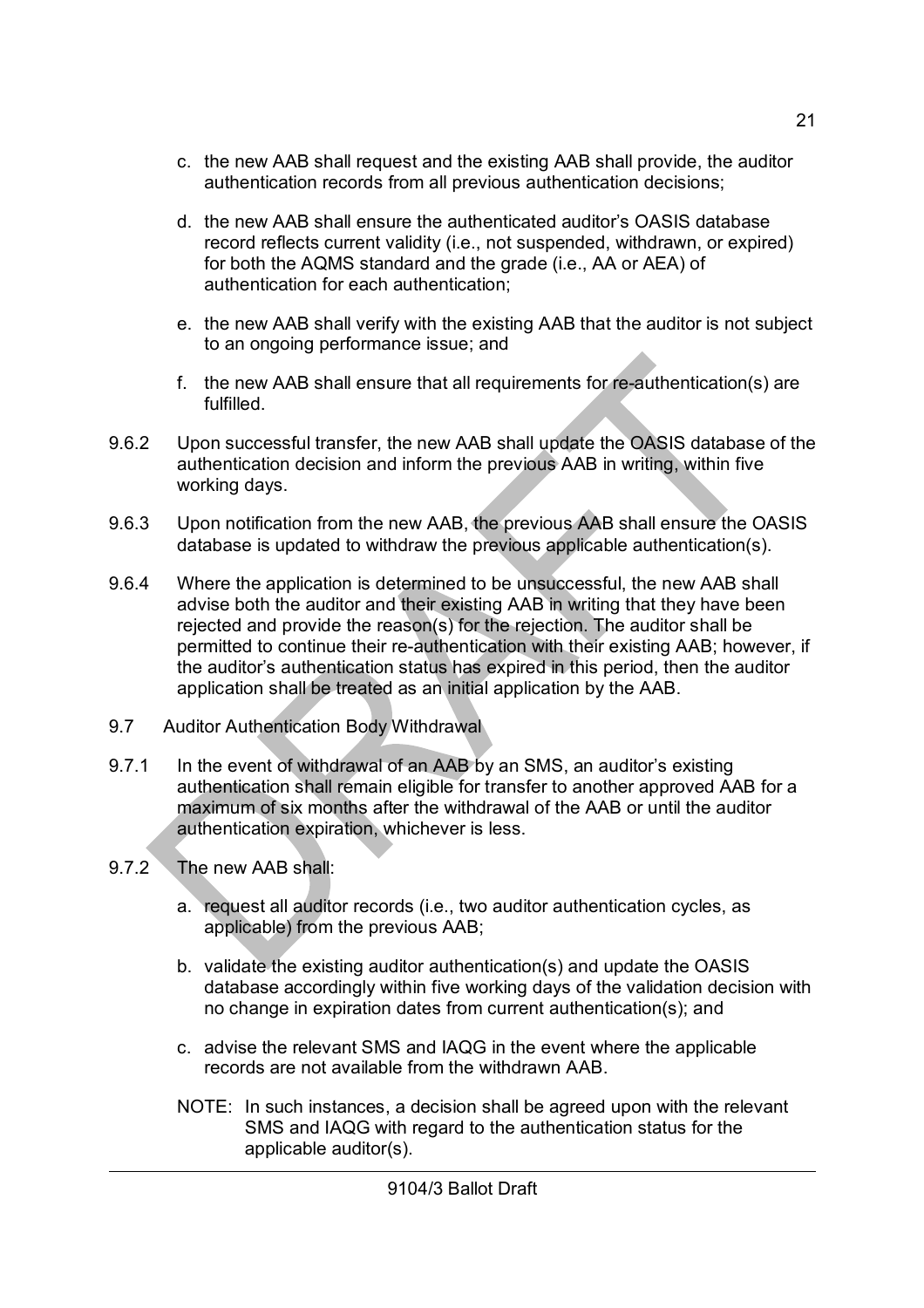9.7.2 Following confirmation from the new AAB, all auditor authentication(s) made by the previous AAB shall be withdrawn in the OASIS database.

### **10. REQUIREMENTS FOR TRAINING PROVIDER APPROVAL BODIES**

- 10.1 General
- 10.1.1 The TPAB shall cooperate with applicable IAQG sectors to give assurance that TPs continue to perform in a manner consistent with the requirements defined in this standard and the ICOP scheme.
- 10.1.2 The TPAB shall share information relating to the monitoring and reporting of the TPs activity and performance with relevant interested parties in accordance with this standard and other ICOP scheme requirements; subject to compliance with applicable law, in particular relating to the protection of personal data and confidentiality of information.
- 10.1.3 The TPAB shall have a person(s) with ASD industry knowledge of sufficient depth to support both TP and training course(s) evaluation and approval. The person(s) making the approval decision shall be approved by the SMS.
- 10.1.4 The TPAB shall review and manage changes to a TP structure and/or training requirements (see 11.4), and provide a response to the TP in writing to reflect the outcome.
- 10.1.5 The TPAB shall undertake an annual review of the conformance of the TP and any associated partner organizations (as applicable) to the requirements defined within this standard, including a review of TP competence and instructor performance.
- 10.1.6 The TPAB shall retain documented information relating to the application review, approval decision of the TP and associated training course(s), and required annual reviews.
- 10.2 Approval of Training Providers
- 10.2.1 The TPAB shall grant, maintain, extend, suspend, and withdraw approval of TPs, as defined in this standard.
- 10.2.2 Those who make the decision to approve, maintain, extend, suspend, or withdraw approval of TPs shall not have any real or perceived conflict of interest which can compromise the impartiality of the decision.
- 10.2.3 The TPAB shall review each TP application against the operational requirements defined in this standard (see 11.2).
- 10.2.4 Upon approval of the TP, the TPAB shall make a request to upload the appropriate data into the OASIS database within five working days of the approval decision and notify the TP in writing.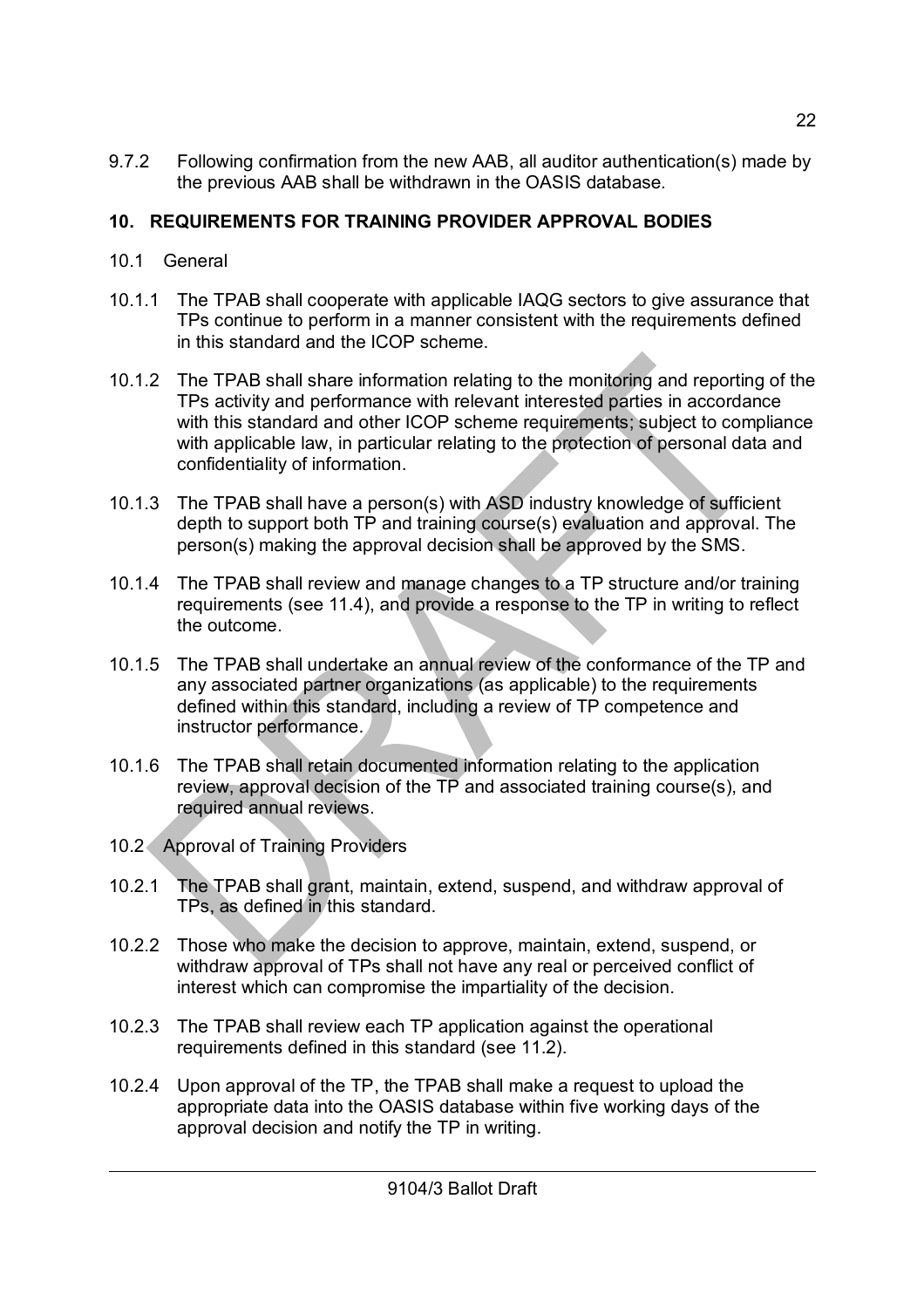- 10.2.5 If the review determines the TP does not meet the requirements defined in this standard, the TPAB shall notify the TP of the reason(s) for the disapproval in writing.
- 10.3 Approval of Training Courses and Assessments
- 10.3.1 The TPAB shall review each training course/assessment against the defined requirements (see 12.1) and grant, maintain, suspend, and withdraw approval (as applicable).
- 10.3.2 Upon approval of the training course/assessment, the TPAB shall make a request to upload the appropriate data into the OASIS database within five working days of the approval decision and notify the TP in writing.
- 10.3.3 If the review determines the training material or assessment does not meet the requirements, the TPAB shall notify the TP of the reason(s) for the disapproval in writing.
- 10.4 Operational Requirements
- 10.4.1 The TPAB shall maintain documented information to address, at a minimum, the following requirements:
	- a. application review;
	- b. decisions, including notification of results;
	- c. granting, maintaining, suspending, and withdrawing TP approval;
	- d. review, approval, and withdrawal of training courses, including SMS concurrence (where required);
	- e. management of changes to TPs and/or training courses (see 11.4);
	- f. retained documented information;
	- g. complaints and appeals;
	- h. confidentiality;
	- i. impartiality, including the decision-making process;
	- j. maintenance of OASIS database records and information;
	- k. internal performance evaluation, including process effectiveness measures;
	- l. right of access to periodic oversight by relevant interested parties; and
	- m. management review.
- 10.5 Training Provider Suspension or Withdrawal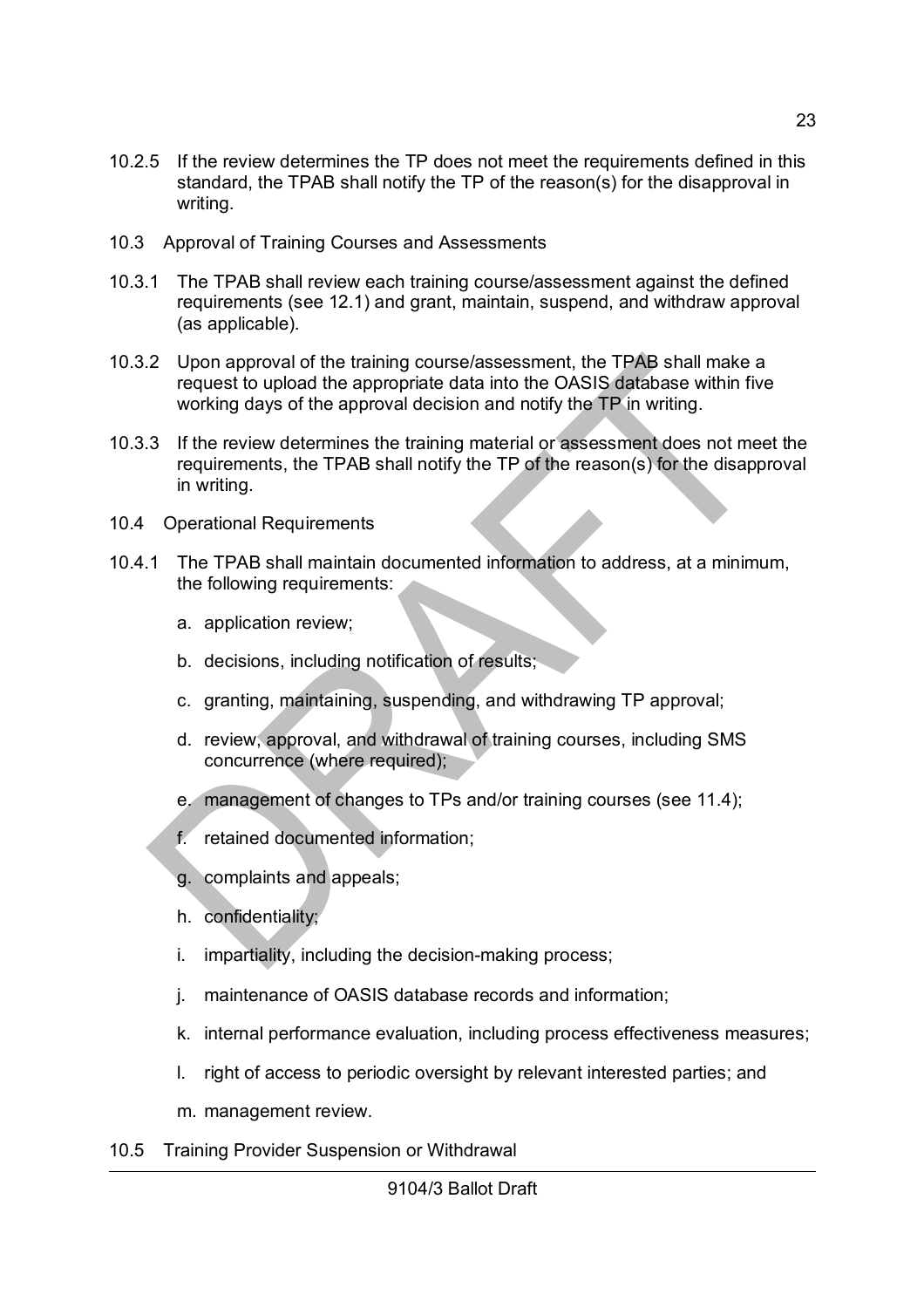- 10.5.1 Following investigation by the TPAB, TP approval can be suspended or withdrawn under, but not limited to, the following circumstances:
	- a. non-payment of fees;
	- b. nonconformity that can result in serious or sustained failure of the TP or training course to satisfy the requirements of this standard or the TPAB;
	- c. the TP failure to inform the TPAB of a previous rejection, suspension, or withdrawal from another TPAB; and
	- d. at the TP's request.
- 10.5.2 The decision for suspension and/or withdrawal of a TP or removal of training course approval shall be made by the TPAB and supported by objective evidence.
- 10.5.3 Following the suspension or withdrawal decision, or the removal of training course approval, the TPAB shall:
	- a. notify the TP in writing of the following within five working days:
		- justification of the decision; and
		- the right to appeal the decision.
	- b. determine the relevance of the reason(s) for suspension/withdrawal and the impact this can have on all AQMS course approvals held by the TP; and
	- c. update the TP or training course information (as applicable) in the OASIS database within five working days.
- 10.5.4 Re-instatement of the approval shall be granted by the TPAB, following successful resolution of either a suspension or an appeal, in accordance with the TPAB's defined process.
- 10.5.5 In the event of a decision to suspend the approval of a TP, the TPAB shall:
	- a. require the TP to address the issues identified; and
	- b. verify that the corrective action undertaken has been effective.
	- NOTE: Verification can include an on-site witness assessment undertaken by an assessor deemed competent by the TPAB, and who does not have any real or perceived conflict of interest.
- 10.5.6 In the event of a decision to withdraw the approval of a TP, the TPAB shall impose a mandatory period of withdrawal of not less than 12 months duration from the date of the decision to withdraw, during which time the TP shall not reapply for approval in any IAQG sector.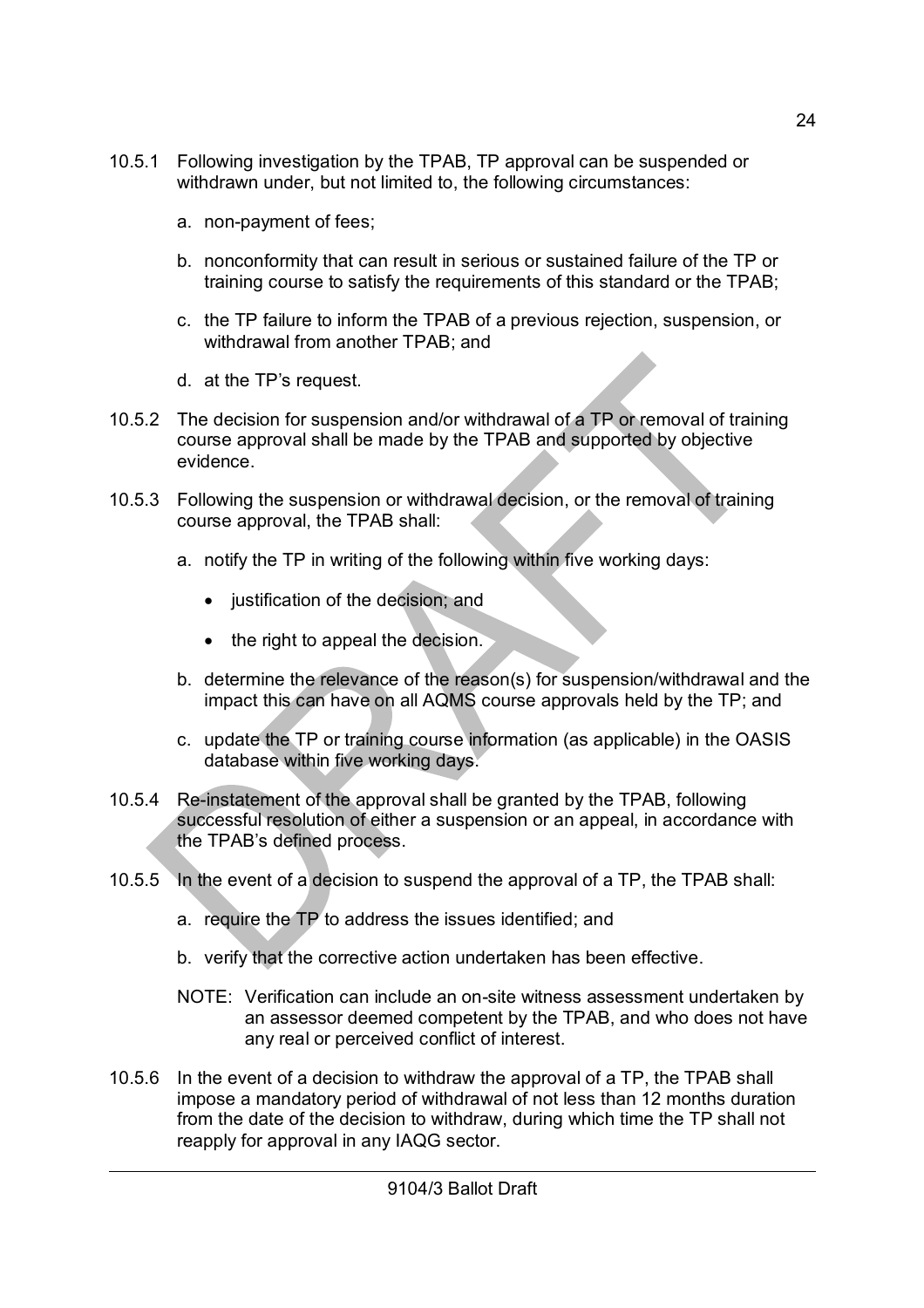- NOTE: The 12 month duration may be extended up to and including a permanent withdrawal based on the severity of the evidence, taking into account any local or national law or regulation.
- 10.6 Training Provider Approval Body Withdrawal
- 10.6.1 In the event of withdrawal of a TPAB by an SMS, a TP's existing approval shall remain valid and eligible for transfer to another approved TPAB for a maximum of six months after the withdrawal of the TPAB.
- 10.6.2 The accepting TPAB shall have the responsibility to obtain, review, and validate conformance of the required approval decision records, prior to making their approval decision.

#### **11. REQUIREMENTS FOR TRAINING PROVIDERS**

- 11.1 General
- 11.1.1 TPs and associated partner organizations (e.g., affiliates, franchisees, subsidiaries) shall be approved by the TPAB and entered into the OASIS database.
- 11.1.2 The TP shall not subcontract and/or license another organization to deliver training courses on its behalf.
- 11.1.3 The TP shall ensure that all promotional materials meet the requirements of the TPAB (see 13.1).
- 11.1.4 The TP shall share information relating to the monitoring and reporting of trainer/participant training activity and performance in accordance with this standard and other ICOP scheme requirements; subject to compliance with applicable law, in particular relating to the protection of personal data and confidentiality of information.
- 11.1.5 TPs shall disclose within their application, if they have had any previous TP applications rejected, or approvals suspended or withdrawn.
- 11.2 Operational Requirements
- 11.2.1 The TP shall maintain documented information to address, at a minimum, the following requirements:
	- a. implementation and maintenance of training courses;
	- b. control of course delivery, including delivery in languages other than the original;
	- c. complaints and appeals;
	- d. retained documented information;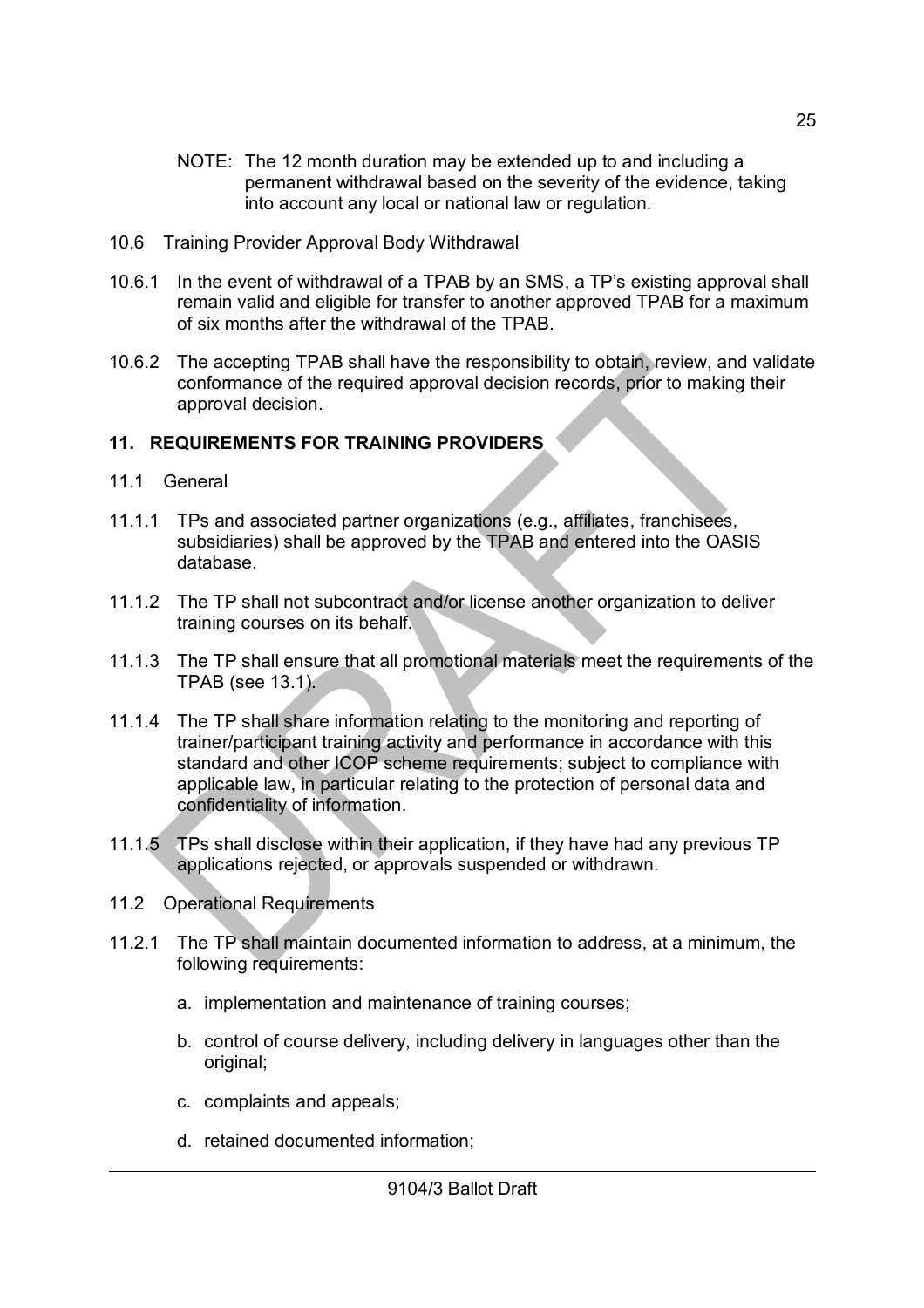- e. confidentiality;
- f. internal performance evaluation, including process effectiveness measures;
- g. right of access to periodic oversight by relevant interested parties;
- h. course publicity and advertising;
- i. instructor training and periodic evaluation of performance and competence;
- j. presentation of the course;
- k. operation and conduct of the examination and re-examination, as applicable;
- l. issuance and withdrawal of certificates, as appropriate;
- m. evaluation of participants, including definition of pass and fail criteria, as applicable;
- n. security, including the integrity of course content and examination material; and
- o. management review.
- 11.3 Retained Documented Information
- 11.3.1 The TP shall retain documented information that demonstrates conformity to the requirements of this standard for a minimum of ten years, including the following:
	- a. participant records for each course, including trend analysis of results, as applicable;
	- b. records of assessments, pass/fail decisions, and course certificates; and
	- c. each course presentation, course presentation re-takes, or examination retakes shall include (as applicable):
		- venue and dates of presentation;
		- names of instruction team members, assessors, and proctors, including substitutes, trainee instructors, and observers;
		- identification of the revision level for the course documentation and examination paper;
		- names of all participants who attended the course;
		- graded examination papers and continual evaluation records;

26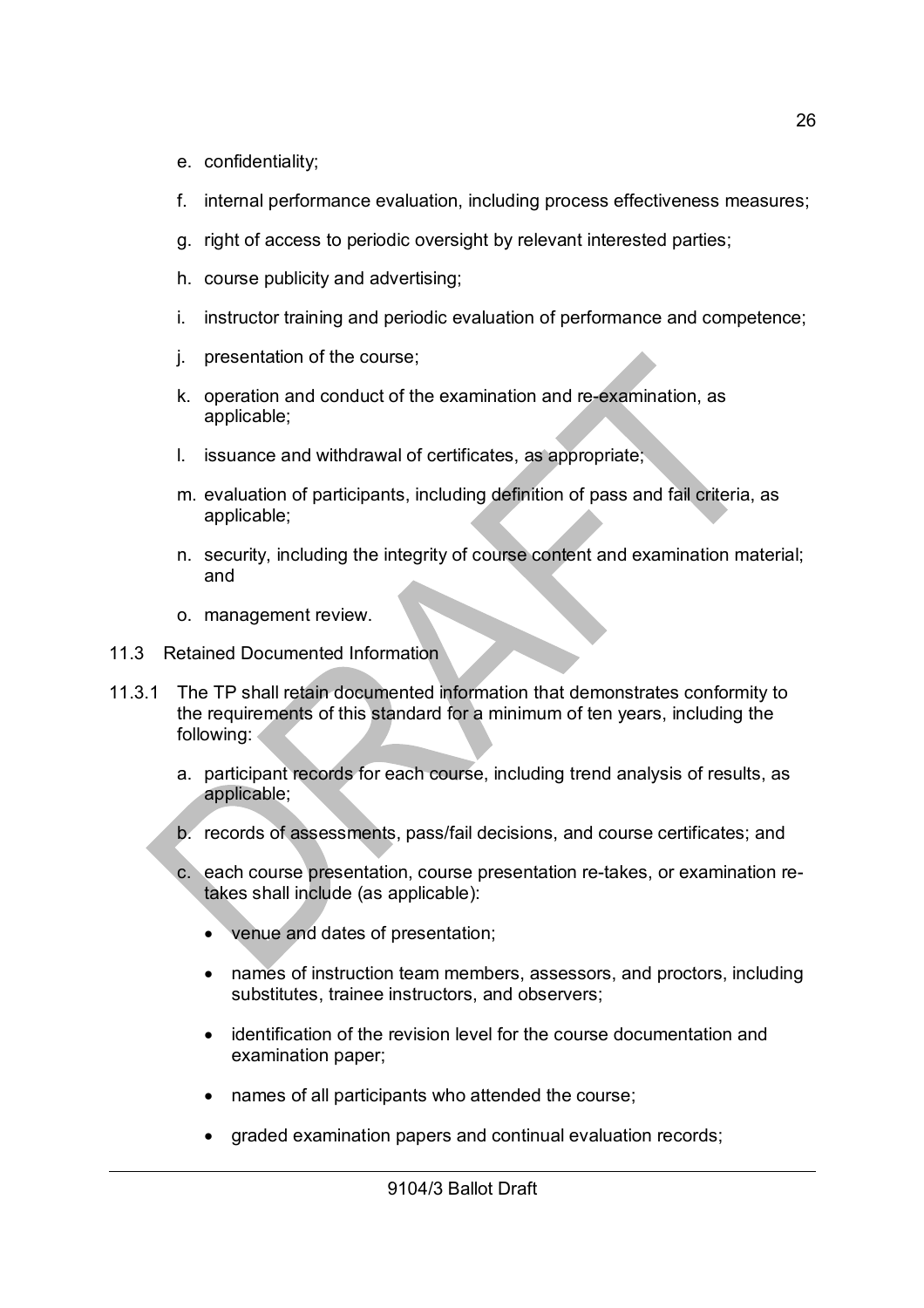- names of all participants who have taken a re-examination and the associated results;
- the unique identification number of each certificate of successful completion and the name of the participant to whom it was issued; and
- all complaints and appeals, including any escalation and their associated resolution or outcome.
- 11.3.2 This documented information shall be made available to the relevant TPAB, SMS, or IAQG for review and confirmation of conformance to requirements. Documented information shall be maintained in a language acceptable to the relevant TPAB.
- 11.3.3 If the TP goes out of business, all of the relevant auditor training records shall be made available to the TPAB free of charge.
- 11.4 Training Provider Changes
- 11.4.1 The TP shall notify the TPAB of any change of address, or any significant changes in organization structure or provision of services.
- 11.4.2 When changes to ICOP scheme documentation are published, the TP shall review and incorporate (as applicable) any changes to training courses and/or training materials and their delivery.
- 11.4.3 Technical changes to training course(s) shall be submitted by the TP to the TPAB for consideration and approval, including the following:
	- a. details of the change and its location within the course material;
	- b. reason(s) and rationale for the change or variance;
	- c. modified training plan and revised course outline;
	- d. assessment of the impact on the learning process; and
	- e. perceived impact to previous participants, as applicable.

#### **12. REQUIREMENTS FOR TRAINING COURSES AND ASSESSMENTS**

- 12.1 Where the need for AQMS/industry specific training course(s) and/or assessment(s) is identified, the requirements shall be specified by the IAQG and shall, at a minimum, include the following:
	- a. course content and duration;
	- b. learning objectives;
	- c. instructor competency and qualification;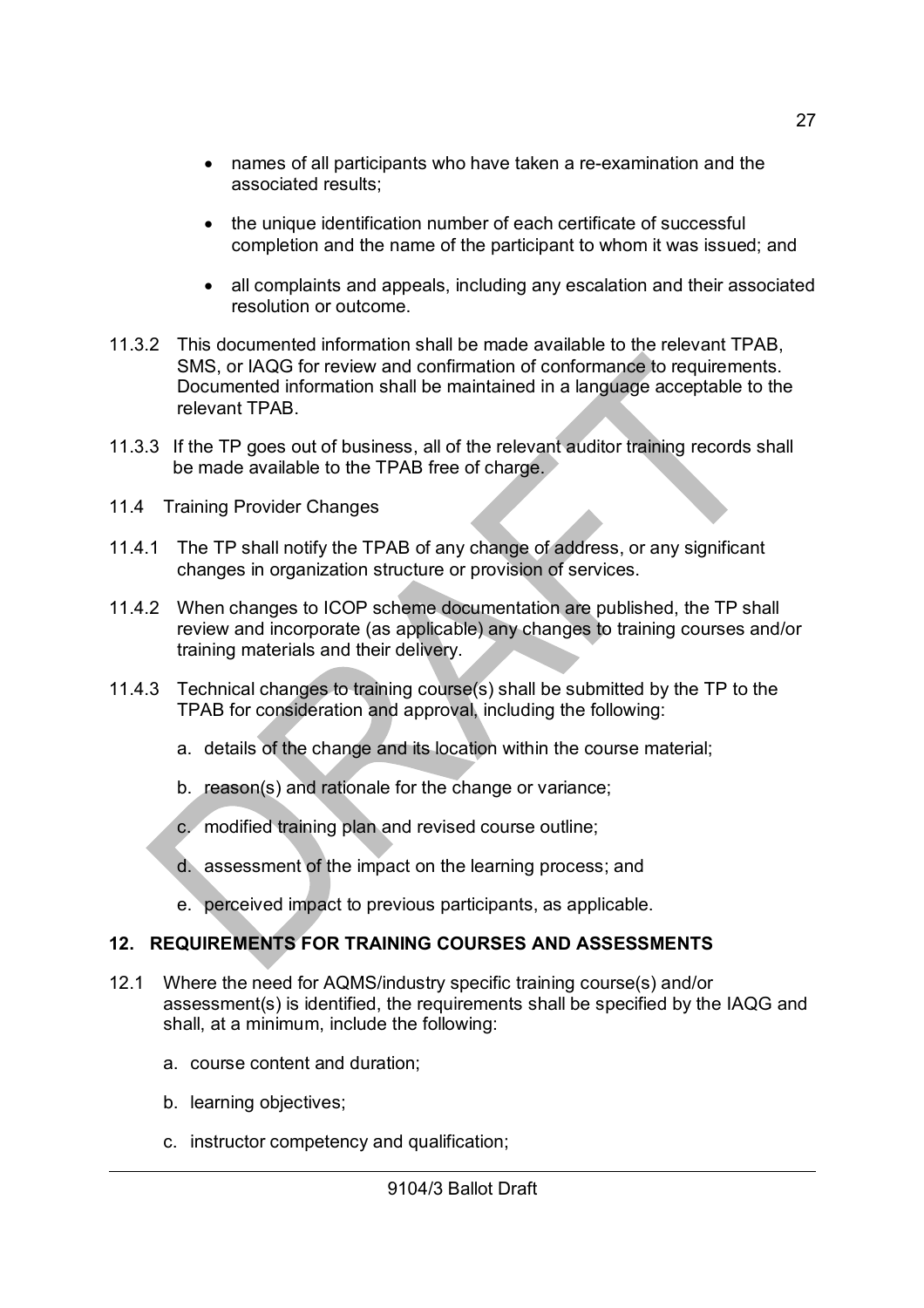- d. criteria for examination and/or assessment;
- e. acceptance criteria of the course and/or assessment material; and
- f. course/assessment approval requirements.

### **13. USE OF MARKS AND LOGOS**

13.1 Where an organization (e.g., CB, AAB, TPAB, TP) mentioned herein chooses to use the IAQG mark or logo, the organization shall obtain written authorization from the IAQG.

PREPARED BY THE INTERNATIONAL AEROSPACE QUALITY GROUP (IAQG)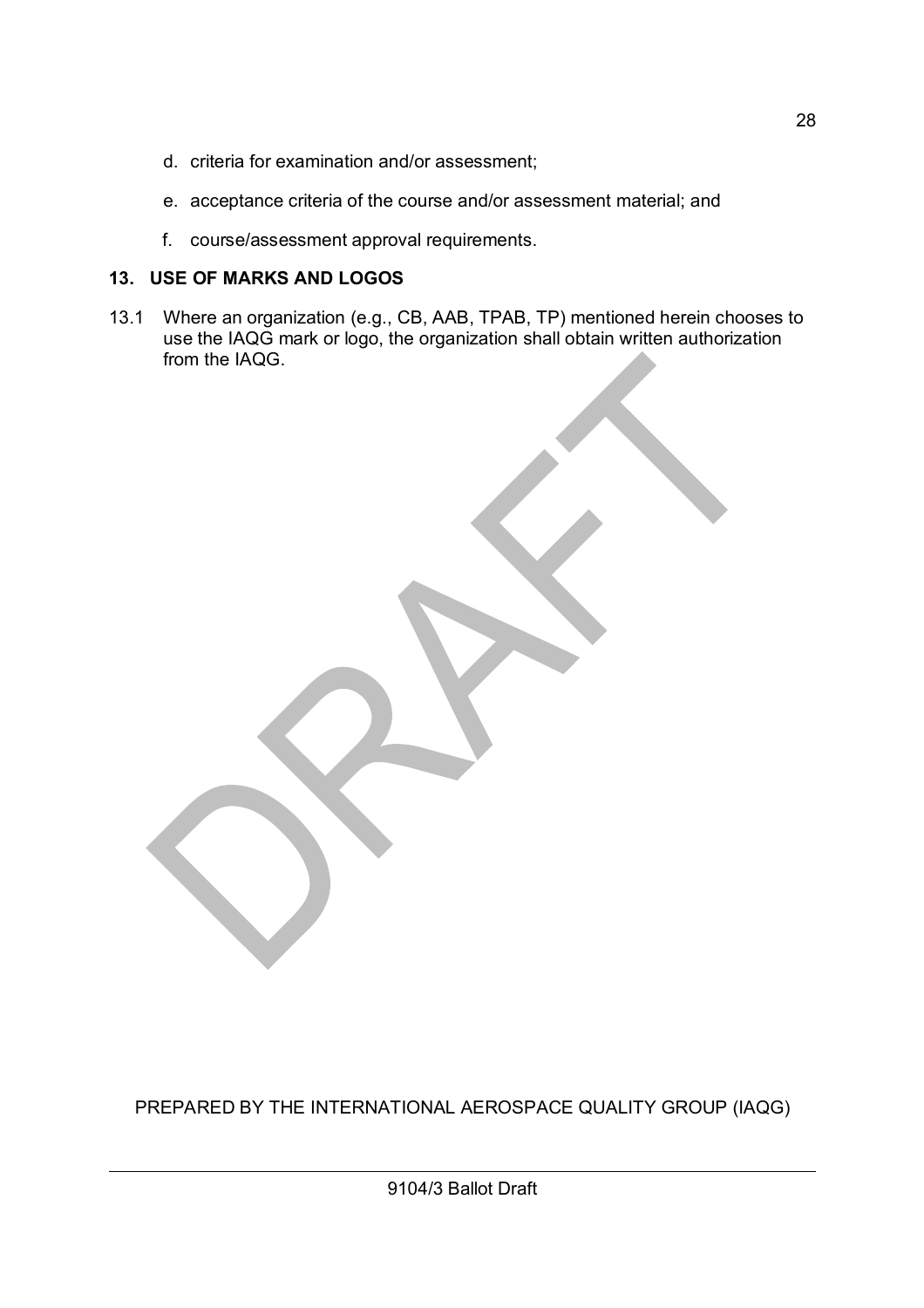### **APPENDIX A – ACRONYM LOG**

| AA              | <b>Authenticated Auditor</b>                                   |
|-----------------|----------------------------------------------------------------|
| AAB             | <b>Auditor Authentication Body</b>                             |
| <b>ABNT</b>     | <b>Brazilian Association for Technical Norms</b>               |
| <b>AEA</b>      | <b>Authenticated Experienced Auditor</b>                       |
| <b>AQMS</b>     | <b>Aerospace Quality Management System</b>                     |
| <b>ASD</b>      | Aviation, Space, and Defense                                   |
| <b>ASD-STAN</b> | AeroSpace and Defense Industries Association - Standardization |
| CB              | <b>Certification Body</b>                                      |
| <b>CEN</b>      | European Committee for Standardization                         |
| <b>CNSA</b>     | <b>China National Space Administration</b>                     |
| <b>CPD</b>      | <b>Continual Professional Development</b>                      |
| <b>CSA</b>      | <b>Canadian Space Agency</b>                                   |
| <b>ESA</b>      | European Space Agency                                          |
| <b>FOD</b>      | Foreign Object Damage/Debris                                   |
| <b>IAQG</b>     | <b>International Aerospace Quality Group</b>                   |
| <b>ICOP</b>     | <b>Industry Controlled Other Party</b>                         |
| <b>IEC</b>      | <b>International Electrotechnical Commission</b>               |
| <b>ISO</b>      | International Organization for Standardization                 |
| <b>JAXA</b>     | Japan Aerospace Exploration Agency                             |
| <b>JSA</b>      | <b>Japanese Standards Association</b>                          |
| MoD             | Ministry of Defense                                            |
| <b>NAIA</b>     | National Aerospace Industry Association                        |
| <b>NASA</b>     | National Aeronautics and Space Administration                  |
| <b>OASIS</b>    | <b>Online Aerospace Supplier Information System</b>            |
| <b>OEM</b>      | <b>Original Equipment Manufacturer</b>                         |
|                 |                                                                |